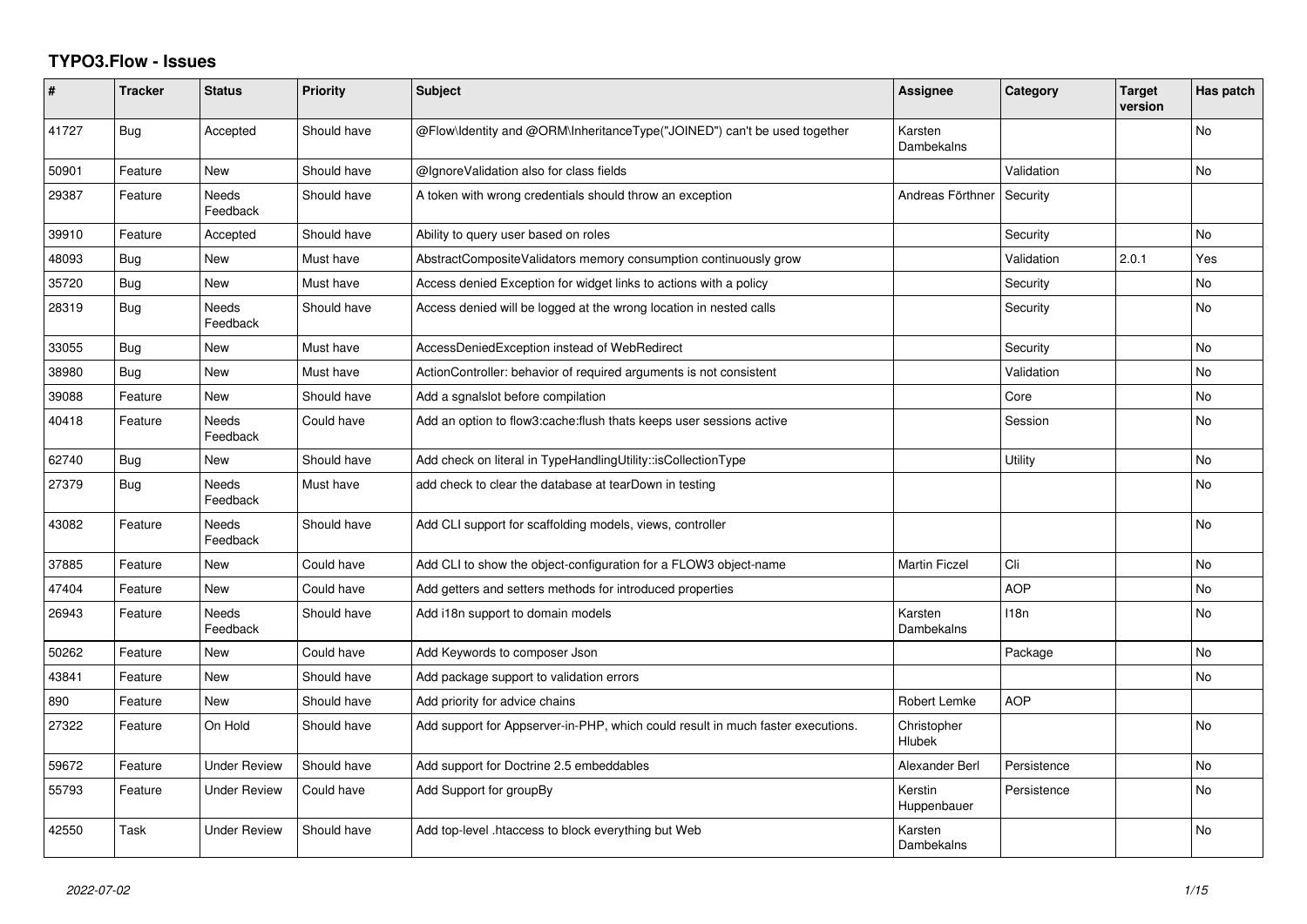| #     | <b>Tracker</b> | <b>Status</b>     | <b>Priority</b> | <b>Subject</b>                                                                                          | <b>Assignee</b>       | Category    | <b>Target</b><br>version | Has patch |
|-------|----------------|-------------------|-----------------|---------------------------------------------------------------------------------------------------------|-----------------------|-------------|--------------------------|-----------|
| 36955 | Feature        | <b>New</b>        | Should have     | Add type filter to var_dump()                                                                           |                       | Error       |                          | No        |
| 46216 | Feature        | New               | Should have     | Add wincache cache backend                                                                              |                       | Cache       |                          | No        |
| 46816 | Feature        | New               | Should have     | Add xcache cache backend                                                                                |                       | Cache       |                          | No        |
| 58579 | Feature        | New               | Should have     | Adding own environment constants to Flow                                                                |                       |             | 2.x                      | No        |
| 51459 | Feature        | New               | Should have     | Allow catching of particular exceptions on property mapping                                             |                       | <b>MVC</b>  |                          | No        |
| 33049 | Feature        | <b>New</b>        | Could have      | Allow configuration of context without environment variable (needed for IIS)                            |                       | Core        |                          | No        |
| 57763 | Feature        | New               | Should have     | Allow controller / package / action as params in<br>\TYPO3\Fluid\ViewHelpers\Form\ButtonViewHelper      |                       |             |                          | No        |
| 3312  | Feature        | Needs<br>Feedback | Should have     | Allow for easy logging by annotations                                                                   | Robert Lemke          | Log         |                          |           |
| 28231 | Feature        | New               | Should have     | Allow output to STDERR for CLI Response                                                                 |                       | <b>MVC</b>  |                          |           |
| 45851 | Feature        | Needs<br>Feedback | Could have      | Allow referencing environment variables in Settings.yaml                                                | Adrian Föder          |             |                          | No        |
| 47339 | Feature        | Needs<br>Feedback | Could have      | Allow RequestHandlers to get the current Request injected                                               | Alexander Berl        | Http        |                          | No        |
| 49050 | Feature        | New               | Should have     | Allow Subqueries in QueryInterface                                                                      |                       | Persistence |                          | No        |
| 31500 | Bug            | Under Review      | Must have       | Argument validation for CLI requests is not done                                                        | Karsten<br>Dambekalns | Validation  |                          | No        |
| 2974  | Bug            | New               | Must have       | Aspect / Proxy Cache is not emptied automatically if an interface used for introduction<br>was modified | <b>Robert Lemke</b>   | <b>AOP</b>  |                          |           |
| 55954 | Bug            | <b>New</b>        | Should have     | Associations to ValueObjects should not be cascade all'd                                                |                       |             |                          | No        |
| 36508 | Bug            | New               | Should have     | AuthenticationProvider Request Patterns                                                                 |                       | Security    |                          | No        |
| 1785  | Feature        | New               | Must have       | Automatic garbage collection for expired cache entries                                                  |                       | Cache       |                          |           |
| 33587 | Feature        | New               | Should have     | Automatically remove unused Resources                                                                   |                       | Resource    |                          | No        |
| 55199 | Feature        | New               | Should have     | Avoid Buffering of Shell output                                                                         |                       | Cli         |                          | No.       |
| 32707 | Bug            | Accepted          | Must have       | <b>Bad Bad FileBackend</b>                                                                              | Karsten<br>Dambekalns | Cache       | 2.0.1                    | No        |
| 53189 | Bug            | <b>New</b>        | Should have     | Blog tutorial no longer works                                                                           | <b>Philipp Maier</b>  |             |                          | No        |
| 59023 | Bug            | New               | Should have     | BooleanConverter should not convert empty values to boolean                                             |                       | Property    |                          | No        |
| 50080 | Bug            | Needs<br>Feedback | Should have     | Broken concept for CLI/Web separation                                                                   | Karsten<br>Dambekalns | Core        |                          | INO.      |
| 54446 | Bug            | New               | Should have     | Cache filebackend 'include_once'                                                                        |                       | Cache       |                          | No        |
| 42520 | Bug            | <b>New</b>        | Must have       | Cache must be flushed globally for package state changes                                                |                       | Core        |                          | No        |
| 58744 | Bug            | New               | Should have     | Can not split configuration in settings.yaml                                                            |                       |             |                          | No        |
| 52430 | Bug            | New               | Should have     | Cannot convert from UUID to auto-increment ID                                                           |                       |             |                          | No        |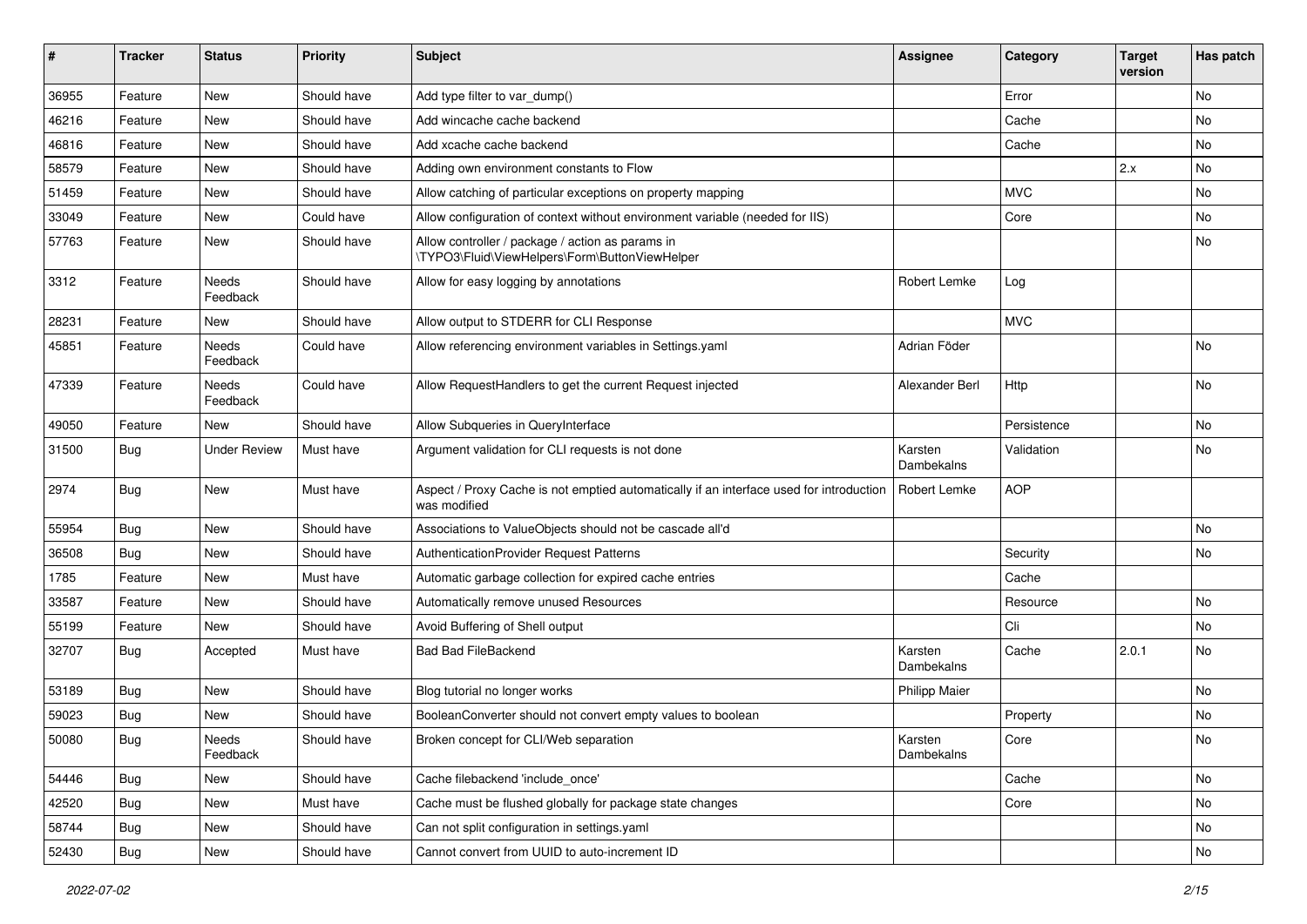| #     | <b>Tracker</b> | <b>Status</b>            | <b>Priority</b> | <b>Subject</b>                                                                                     | <b>Assignee</b>         | Category        | <b>Target</b><br>version | Has patch |
|-------|----------------|--------------------------|-----------------|----------------------------------------------------------------------------------------------------|-------------------------|-----------------|--------------------------|-----------|
| 28016 | <b>Bug</b>     | Needs<br>Feedback        | Should have     | Cascade remove of cleared ArrayCollection                                                          | Karsten<br>Dambekalns   | Persistence     |                          | No        |
| 41900 | Feature        | Accepted                 | Should have     | Check for duplicate PSR-0 autoload namespaces                                                      | Christian Jul<br>Jensen | Package         |                          | No        |
| 30933 | Feature        | Needs<br>Feedback        | Should have     | Check for unique constraints on add()                                                              | Karsten<br>Dambekalns   | Persistence     |                          | No        |
| 41414 | Task           | <b>Needs</b><br>Feedback | Should have     | Check packageKey naming / file structure below Packages/Vendor                                     |                         | Package         |                          | <b>No</b> |
| 8463  | Feature        | New                      | Should have     | Check security policy for objects reconstituted in the session scope                               |                         | Security        |                          |           |
| 8462  | Feature        | New                      | Should have     | Check subobjects in query rewriting                                                                |                         | Security        |                          |           |
| 52909 | <b>Bug</b>     | New                      | Should have     | Class Loader fallback to non-proxy hides fatal errors                                              |                         | Core            |                          | No        |
| 53533 | <b>Bug</b>     | New                      | Should have     | Class reflection assumes reverse PSR-0, can lead to fail in autoloader                             |                         | Reflection      |                          | No        |
| 58622 | Feature        | <b>New</b>               | Must have       | Clearer Exception: Array to string conversion                                                      |                         | Core            |                          | No        |
| 30428 | Feature        | New                      | Should have     | Cloning of request arguments                                                                       |                         | <b>MVC</b>      |                          |           |
| 48167 | Feature        | Accepted                 | Should have     | Command line account and role browsing                                                             | Adrian Föder            | Security        |                          | No        |
| 51809 | <b>Bug</b>     | <b>Under Review</b>      | Must have       | Commit "[BUGFIX] Published resources don't support symlinks" produces an fatal<br>error on Windows | Adrian Föder            | Core            | 2.0.1                    | No        |
| 27561 | Task           | Accepted                 | Could have      | Complete documentation                                                                             |                         | Documentation - |                          | <b>No</b> |
| 43621 | <b>Bug</b>     | <b>Under Review</b>      | Must have       | Composer installer overwrites Settings.yaml.example                                                | Karsten<br>Dambekalns   |                 |                          | No        |
| 46910 | Feature        | New                      | Should have     | Composer integration - PackageStates.php                                                           |                         |                 |                          | <b>No</b> |
| 57437 | <b>Bug</b>     | New                      | Should have     | Composer package replacement is not supported                                                      |                         | Package         |                          | No        |
| 59442 | <b>Bug</b>     | <b>Under Review</b>      | Should have     | Composite primary keys including foreign entity don't work                                         |                         | Persistence     |                          | No        |
| 3755  | Task           | New                      | Must have       | Concurrency stress testing and cache mechanism                                                     |                         | - Testing -     |                          |           |
| 29972 | Feature        | <b>Under Review</b>      | Should have     | <b>Configurable Redirects</b>                                                                      | <b>Tim Kandel</b>       | MVC - Routing   |                          | No        |
| 33710 | Feature        | <b>New</b>               | Should have     | Configuration based on Domain                                                                      |                         |                 |                          | <b>No</b> |
| 48898 | <b>Bug</b>     | New                      | Must have       | configuration for roles fails if one of Policy.yaml files contain empty "roles array"              | Christian Müller        | Security        | 2.0.1                    | No        |
| 53224 | <b>Bug</b>     | New                      | Should have     | Constructor in subclass breaks call chain leading to missing identifier / uuid                     |                         | Object          |                          | No        |
| 31210 | Bug            | New                      | Must have       | constructor of proxy class not compatible with interfaces defening a constructor                   |                         | Object          |                          | No        |
| 42606 | <b>Bug</b>     | <b>New</b>               | Must have       | Content Security with nested objects                                                               |                         | Security        |                          | No        |
| 57541 | <b>Bug</b>     | <b>Under Review</b>      | Must have       | Content Security: operands work intrinsically differently in Rewrite and Manual check              |                         | Security        |                          | No        |
| 42601 | Bug            | <b>Under Review</b>      | Must have       | Content Security: QOM rewriting is omitted if used in certain cases in an Action<br>Controller     | Robert Lemke            | Security        | 2.0.1                    | No        |
| 33937 | Feature        | Accepted                 | Should have     | Convenience method to resolve public "resource://" paths                                           | Karsten<br>Dambekalns   | Resource        |                          | No        |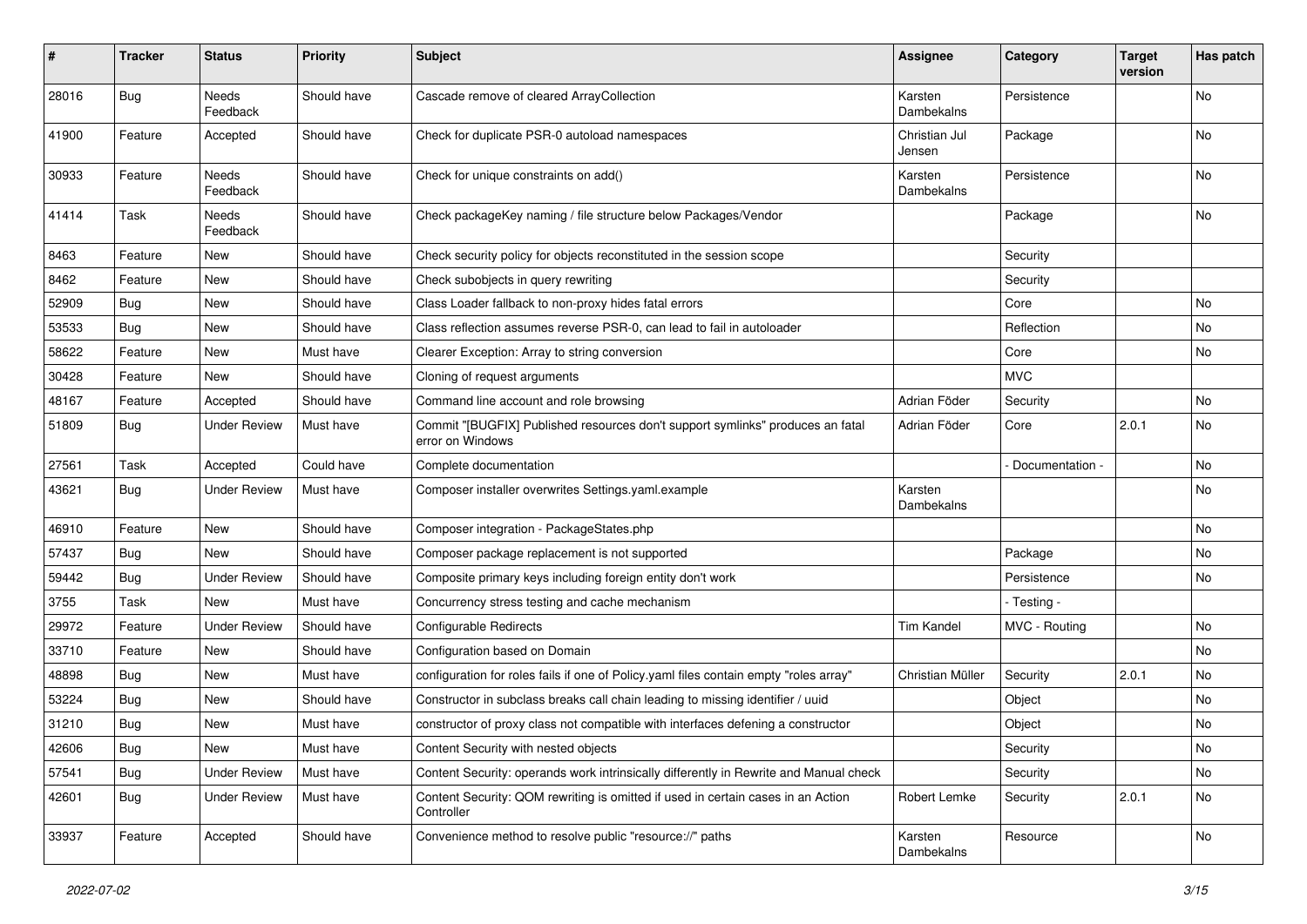| ∦     | <b>Tracker</b> | <b>Status</b>       | <b>Priority</b> | <b>Subject</b>                                                                                       | Assignee              | Category         | <b>Target</b><br>version | Has patch |
|-------|----------------|---------------------|-----------------|------------------------------------------------------------------------------------------------------|-----------------------|------------------|--------------------------|-----------|
| 56573 | Bug            | <b>New</b>          | Should have     | Converting by Flow\Identity                                                                          |                       | Persistence      |                          | <b>No</b> |
| 41148 | Bug            | <b>New</b>          | Must have       | Converting of ValueObjects                                                                           |                       |                  |                          | <b>No</b> |
| 47073 | Bug            | <b>New</b>          | Must have       | Cookie causes Error after Update                                                                     |                       | Http             |                          | <b>No</b> |
| 65684 | Bug            | <b>New</b>          | Should have     | Could not acquire lock for ClassLoader cache creation                                                | Sebastian Heuer       |                  |                          | <b>No</b> |
| 3580  | Feature        | <b>New</b>          | Must have       | Create an administration panel for the FLOW3 Development context                                     |                       | <b>MVC</b>       |                          |           |
| 27798 | Bug            | Accepted            | Must have       | CSRF protection not working for forms in a plugin                                                    |                       | Security         | 2.0.1                    | <b>No</b> |
| 46066 | Bug            | <b>New</b>          | Should have     | Currency formatter uses wrong format for ISO 4217 currency codes                                     |                       | 118n             |                          | <b>No</b> |
| 51286 | Task           | <b>New</b>          | Should have     | Custom error views should introduce a controller context somehow                                     |                       |                  |                          | <b>No</b> |
| 49806 | Task           | Accepted            | Should have     | Date formatting should care about the time zone                                                      | Adrian Föder          | 118 <sub>n</sub> |                          | <b>No</b> |
| 26986 | Feature        | Accepted            | Should have     | Debug toolbar                                                                                        | Christian Müller      |                  |                          | <b>No</b> |
| 44712 | Task           | Accepted            | Should have     | Decouple Argument-Building in the HTTP-Request-Constructor                                           |                       | Http             |                          | <b>No</b> |
| 51312 | Bug            | <b>New</b>          | Should have     | Default php error handler generates warning (when loading<br>TYPO3\Flow\Error\Exception class)       |                       | Core             | 2.0                      | <b>No</b> |
| 48430 | <b>Bug</b>     | <b>New</b>          | Should have     | Default validator-messages are not correctly formatted                                               |                       |                  |                          | <b>No</b> |
| 44244 | Bug            | <b>New</b>          | Should have     | defaultOrderings aren't applied on related objects                                                   |                       | Persistence      |                          | <b>No</b> |
| 35831 | Bug            | <b>New</b>          | Must have       | Deleting or unpublishing of a resource deletes all published symlinks<br>(Web/ Resources/Persistent) |                       |                  |                          | <b>No</b> |
| 29425 | Bug            | <b>New</b>          | Should have     | Deletion of a blog post with resources fails with FK constraint error                                |                       | Persistence      |                          |           |
| 5442  | Feature        | <b>New</b>          | Should have     | Destroy session / logout user on deleting an account                                                 | Andreas Förthner      | Security         |                          |           |
| 45611 | Bug            | <b>New</b>          | Could have      | Destruction of session after logout should be configurable                                           |                       | Security         |                          | <b>No</b> |
| 46823 | Task           | Accepted            | Should have     | Detect APC and APCu correctly                                                                        |                       | Cache            |                          | No        |
| 30890 | Feature        | Accepted            | Should have     | Developer Toolbar                                                                                    | Christian Müller      | <b>MVC</b>       |                          | <b>No</b> |
| 46425 | Task           | <b>Under Review</b> | Should have     | DI proxy classes use raw reflection instead of RelfectionService                                     | Christian Müller      | Core             | 2.0.1                    | No        |
| 55831 | Feature        | <b>New</b>          | Should have     | Different scenarios for session settings                                                             |                       |                  |                          | <b>No</b> |
| 54146 | <b>Bug</b>     | <b>New</b>          | Should have     | Different sorting of arguments in ACL Patterns doesnt work                                           | Christian Müller      | Security         |                          | No        |
| 58408 | Task           | <b>New</b>          | Should have     | Disable manualy persisting                                                                           |                       |                  |                          | <b>No</b> |
| 37354 | <b>Bug</b>     | Accepted            | Should have     | Do not apply generateValueHash() and generateUuid() if custom identifier is used                     | Karsten<br>Dambekalns | Persistence      |                          | No        |
| 51188 | Bug            | <b>New</b>          | Should have     | Doctrine does not respect AOP-injected properties                                                    |                       | Persistence      |                          | No        |
| 51489 | <b>Bug</b>     | <b>New</b>          | -- undefined -- | Doctrine\Common\Annotations\AnnotationException thrown in file<br>AnnotationException.php            |                       | Annotations      |                          | No        |
| 42465 | Task           | <b>New</b>          | Should have     | Document i18n settings                                                                               |                       | Documentation    | 2.0.1                    | <b>No</b> |
| 44148 | <b>Bug</b>     | <b>New</b>          | Should have     | Documentation for executeCommand() needs clarification                                               |                       |                  | 2.0.1                    | No        |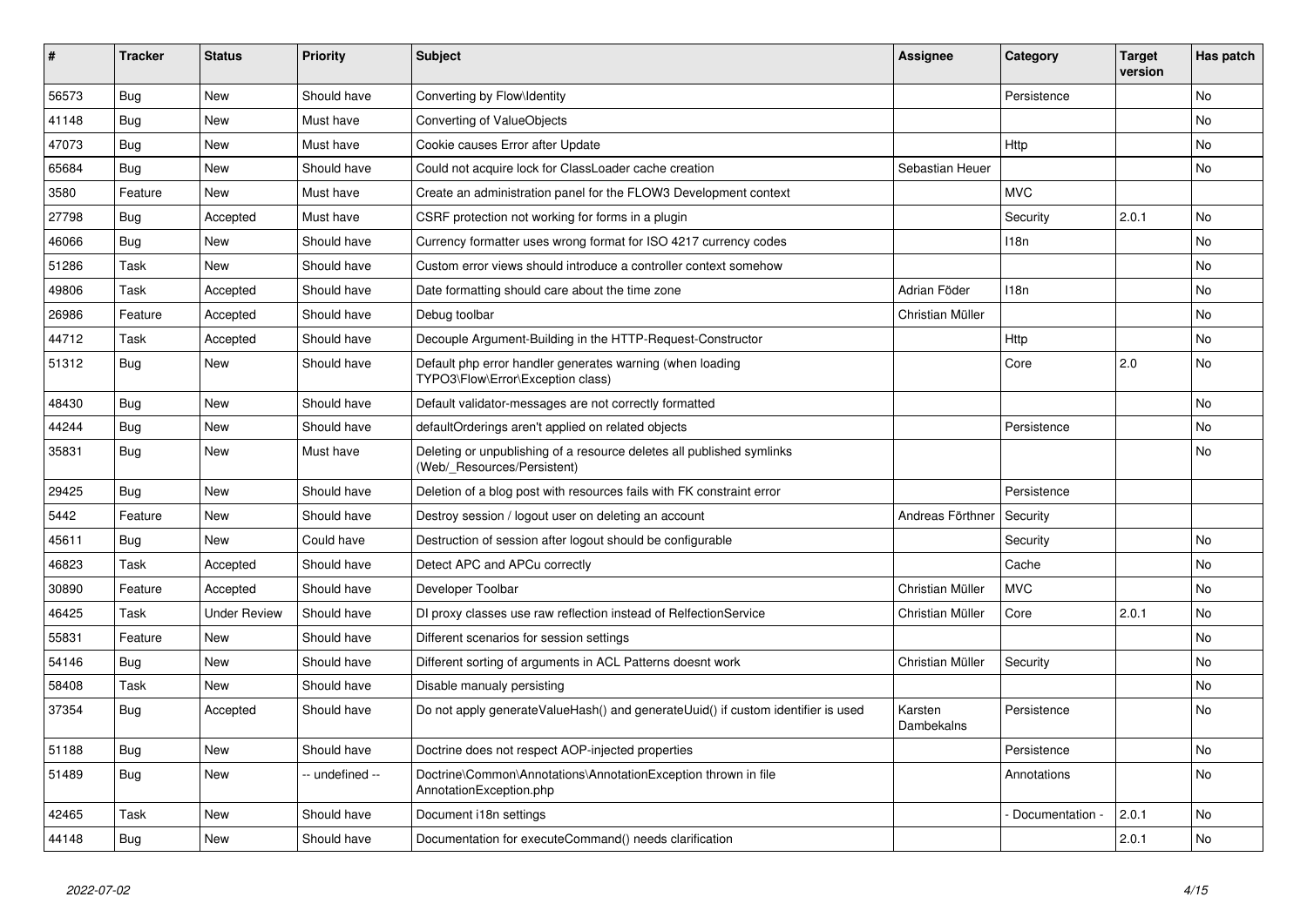| ∦     | <b>Tracker</b> | <b>Status</b>            | <b>Priority</b> | <b>Subject</b>                                                                                               | <b>Assignee</b>              | Category                  | <b>Target</b><br>version | Has patch |
|-------|----------------|--------------------------|-----------------|--------------------------------------------------------------------------------------------------------------|------------------------------|---------------------------|--------------------------|-----------|
| 40802 | Bug            | Accepted                 | Should have     | Documentation mistake (authentication)                                                                       | Karsten<br>Dambekalns        | Documentation -           | 1.1.1                    | No        |
| 50115 | Feature        | <b>Under Review</b>      | Must have       | During the policy loading, we need to take care if class exist                                               | Dominique Feyer              | Security                  |                          | Yes       |
| 35030 | Feature        | <b>Under Review</b>      | Should have     | Dynamic locale detection                                                                                     | Karsten<br>Dambekalns        | 118n                      |                          | No        |
| 49025 | Task           | <b>Under Review</b>      | Could have      | Dynamic locale detection / determination                                                                     | Adrian Föder                 | 118n                      | 2.1                      | <b>No</b> |
| 37212 | Feature        | Accepted                 | Must have       | Edge Side Includes (ESI)                                                                                     | Robert Lemke                 | Http                      |                          | No        |
| 46716 | <b>Bug</b>     | New                      | Must have       | Empty class names in Dependencylnjection proxy code when using Caches /<br>Factory-created dependencies      |                              | Object                    | 2.0.1                    | No        |
| 3587  | Feature        | <b>New</b>               | Could have      | Enforce validation rules for value objects already in constructor                                            |                              | Validation                |                          |           |
| 55870 | Feature        | New                      | Must have       | Enhance f:form.textfield or add a f:form.datefield VH with enhanced validation and<br>propertymapping        | Christian Müller             |                           |                          | No        |
| 53177 | Feature        | <b>New</b>               | Should have     | entity resource policy value support for `this`                                                              |                              | Security                  |                          | <b>No</b> |
| 47236 | <b>Bug</b>     | <b>Needs</b><br>Feedback | Should have     | Error at offset 6279 of 6338                                                                                 |                              |                           |                          | No        |
| 43967 | Bug            | New                      | Should have     | Error in evaluating orphanRemoval in Flow Annotation driver                                                  |                              | Persistence               |                          | No        |
| 48873 | Bug            | New                      | Should have     | Error when calling resourceManager->deleteResource on unpublished Resource                                   |                              | Error Handler<br>Report - |                          | No        |
| 37831 | Task           | <b>New</b>               | Could have      | Evaluate using PHP 5.4's internal web server for Functional Testing                                          |                              | - Testing -               |                          | <b>No</b> |
| 45640 | Bug            | New                      | Could have      | Every relation is set to cascade=all if the related entity is no aggregate root                              |                              | Persistence               |                          | No        |
| 40410 | <b>Bug</b>     | Needs<br>Feedback        | Should have     | Exception when using Apc, Memcached of Redis cache backend for reflection status<br>and object configuration | Karsten<br><b>Dambekalns</b> | Cache                     |                          | No        |
| 33024 | Bug            | Accepted                 | Must have       | Exception when validating a float in a Model with the Number validator                                       | Karsten<br>Dambekalns        | 118n                      |                          | No        |
| 52945 | Bug            | New                      | Should have     | Excluded classes should only be excluded from reflection but still autoloaded                                |                              |                           |                          | <b>No</b> |
| 32607 | Feature        | Needs<br>Feedback        | Should have     | Export localized strings for JS consumption                                                                  | Karsten<br>Dambekalns        | 118n                      |                          | No        |
| 53262 | Bug            | New                      | Should have     | FileBakend have some race condition                                                                          | Dominique Feyer              | Cache                     |                          | Yes       |
| 55306 | <b>Bug</b>     | <b>Under Review</b>      | Should have     | Filenames should not exceed 255 characters                                                                   | Christian Müller             |                           |                          | No        |
| 43192 | <b>Bug</b>     | Accepted                 | Should have     | findByIdentifier() for non-persisted objects not working for custom identifier properties                    | Karsten<br>Dambekalns        | Persistence               |                          | No        |
| 36510 | Feature        | New                      | Should have     | Firewall Redirect?                                                                                           |                              |                           |                          | No        |
| 58975 | <b>Bug</b>     | New                      | Must have       | Fix command for Linux in Qucikstart documentation                                                            |                              | - Documentation -         |                          | No        |
| 56856 | <b>Bug</b>     | <b>Under Review</b>      | Must have       | Fix StandardView Template                                                                                    |                              |                           |                          | No        |
| 59366 | <b>Bug</b>     | <b>Under Review</b>      | Should have     | fix* lifecycle callbacks should not be registered for unproxied entities                                     |                              | Persistence               |                          | No        |
| 55937 | <b>Bug</b>     | New                      | Must have       | FlashMessage queue is lost                                                                                   |                              | Session                   |                          | No        |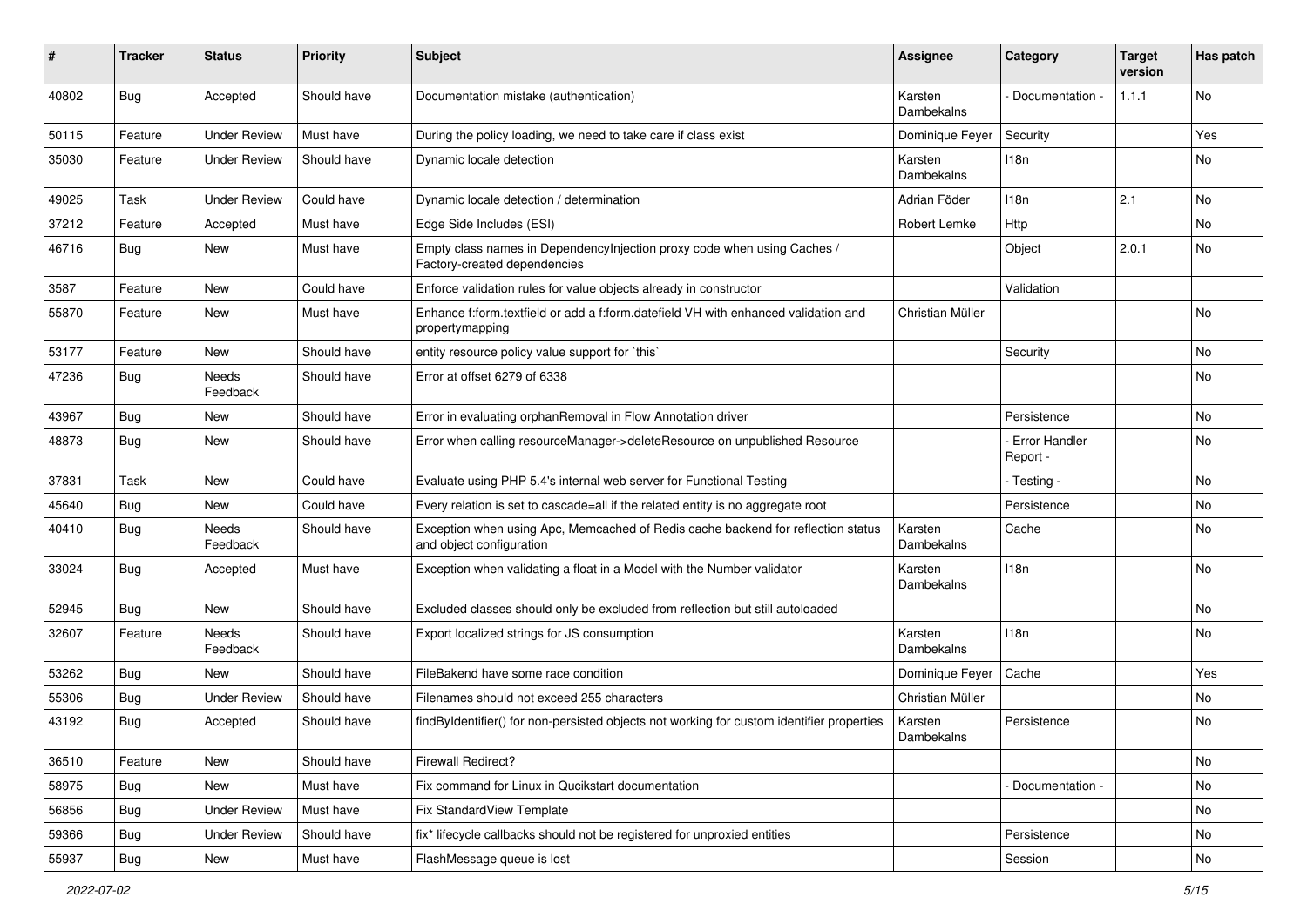| #     | <b>Tracker</b>   | <b>Status</b>       | <b>Priority</b> | <b>Subject</b>                                                                                | <b>Assignee</b>       | Category      | <b>Target</b><br>version | Has patch |
|-------|------------------|---------------------|-----------------|-----------------------------------------------------------------------------------------------|-----------------------|---------------|--------------------------|-----------|
| 56544 | Bug              | <b>New</b>          | Must have       | FLOW Exception on tar package inclusion via composer                                          |                       | Core          |                          | <b>No</b> |
| 32574 | Bug              | Accepted            | Should have     | FLOW3 enters fork bombs when using cgi-fcgi vs cli                                            | Karsten<br>Dambekalns | Core          |                          | <b>No</b> |
| 3306  | Feature          | Accepted            | Should have     | Flush routes cache automatically on class file modifications                                  | Robert Lemke          | <b>MVC</b>    |                          |           |
| 30424 | Bug              | <b>New</b>          | Must have       | Forward object arguments with changes                                                         |                       | <b>MVC</b>    |                          |           |
| 58193 | <b>Bug</b>       | <b>Under Review</b> | Should have     | Forward-port changelogs to master branch                                                      | Karsten<br>Dambekalns |               |                          | <b>No</b> |
| 47487 | Bug              | New                 | Should have     | Functional test classes in package without classes are not compiled                           |                       | Core          | 2.0.1                    | <b>No</b> |
| 31002 | Bug              | <b>New</b>          | Should have     | Generated __sleep method handles static properties as members.                                |                       | Reflection    |                          |           |
| 37352 | Bug              | <b>Under Review</b> | Must have       | generateValueHash() should use getIdentifierByObject()                                        | Karsten<br>Dambekalns | Persistence   |                          | <b>No</b> |
| 46010 | Bug              | <b>New</b>          | Should have     | Generating a DiscriminatorMap with base class in different namespace does not work            |                       | Persistence   |                          | No        |
| 47429 | <b>Bug</b>       | <b>New</b>          | Should have     | Global policy files no longer allowed                                                         |                       | Security      |                          | <b>No</b> |
| 56602 | Major<br>Feature | <b>New</b>          | Should have     | Handling Of Multi Identity Entities                                                           |                       | Persistence   |                          | <b>No</b> |
| 58184 | Major<br>Feature | <b>New</b>          | Should have     | HTTP request argument building for different use cases                                        |                       | <b>Http</b>   |                          | No        |
| 36495 | Bug              | <b>New</b>          | Should have     | HTTP Response is sent before persistence preventing Exceptions to be displayed on<br>redirect |                       | Persistence   |                          | No        |
| 28136 | Feature          | <b>New</b>          | Should have     | <b>HTTP Semantics for Transactions and more</b>                                               |                       | Persistence   |                          | No        |
| 51763 | Bug              | <b>New</b>          | Should have     | HttpRequest always returns content of the current request                                     |                       | Http          |                          | No        |
| 59084 | <b>Bug</b>       | <b>New</b>          | Should have     | if 403 Exception show reason                                                                  |                       |               |                          | No        |
| 41533 | <b>Bug</b>       | Needs<br>Feedback   | Should have     | Ignored object-validation in editAction when redirecting back from updateAction               |                       |               |                          | No        |
| 48596 | Bug              | <b>Under Review</b> | Should have     | IgnoredTags configuration should be easier to configure from packages                         | Alexander Berl        | Configuration |                          | <b>No</b> |
| 32105 | Bug              | New                 | Must have       | IgnoreValidation ignored if ACL is set for this controller action                             |                       | Security      |                          | No        |
| 56639 | Feature          | <b>New</b>          | Must have       | Implement "getPrivateStorageUriByResource()" for recieving (image-) file URIs                 | Robert Lemke          |               | 2.x                      |           |
| 6602  | Feature          | New                 | Could have      | Implement after invocation handling                                                           | Andreas Förthner      | Security      |                          |           |
| 38065 | Feature          | <b>New</b>          | Must have       | Implement content security for DQL queries                                                    | Andreas Förthner      | Security      |                          | No        |
| 3621  | Feature          | New                 | Should have     | Implement dynamic firewall filter registration                                                | Andreas Förthner      | Security      |                          |           |
| 6178  | Feature          | <b>New</b>          | Should have     | Implement FileType and FileSize validators                                                    |                       | Validation    |                          |           |
| 35709 | Task             | <b>New</b>          | Should have     | Implement global Command aliases                                                              |                       | Cli           |                          | No        |
| 6712  | Feature          | Accepted            | Should have     | Implement mixin support                                                                       | Robert Lemke          | <b>AOP</b>    |                          |           |
| 32985 | Feature          | New                 | Should have     | Implement Processing Rules when merging numerically-indexed arrays                            |                       | Utility       |                          | No        |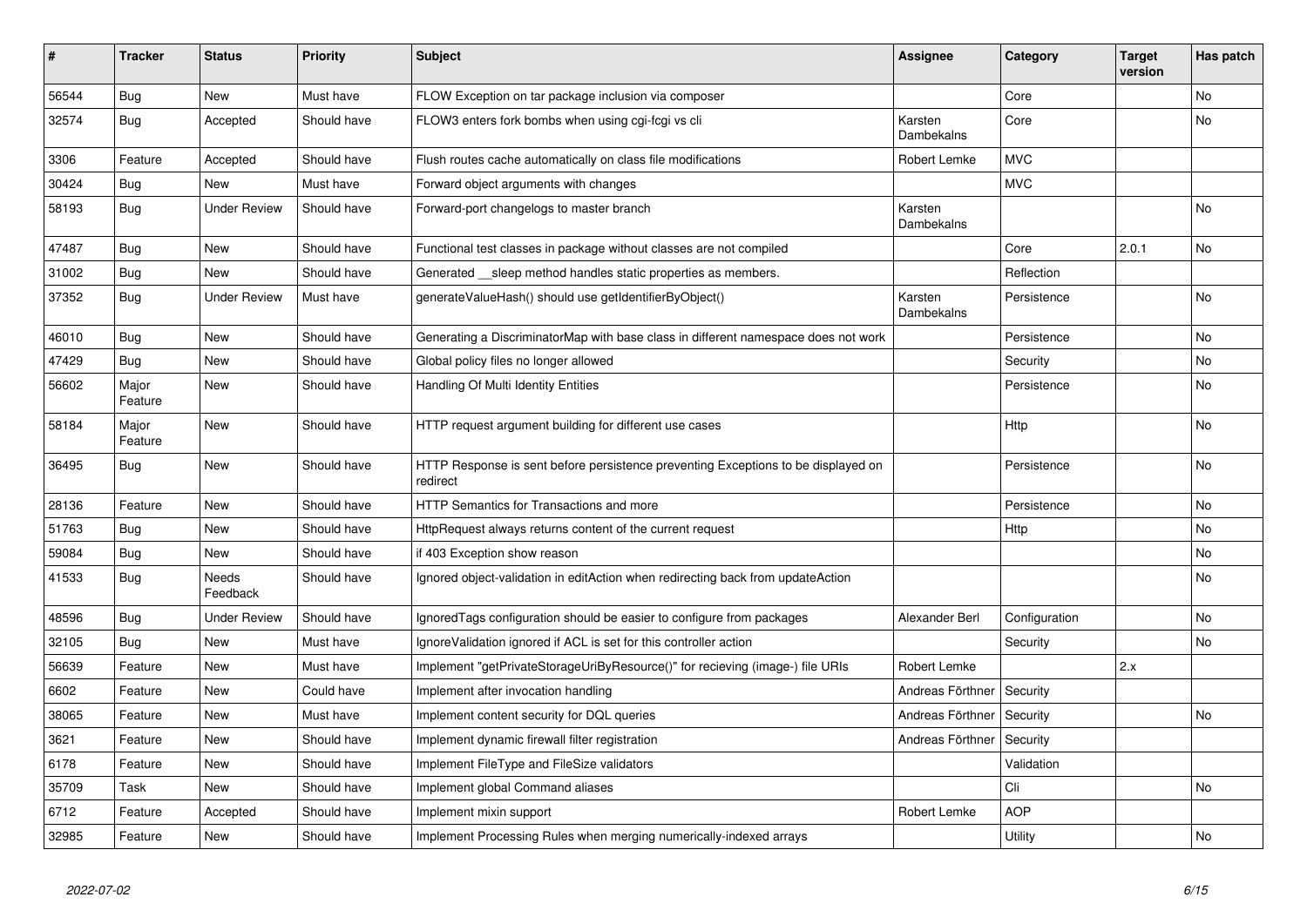| #     | <b>Tracker</b>   | <b>Status</b>       | <b>Priority</b> | <b>Subject</b>                                                                                        | <b>Assignee</b>             | Category         | Target<br>version | Has patch      |
|-------|------------------|---------------------|-----------------|-------------------------------------------------------------------------------------------------------|-----------------------------|------------------|-------------------|----------------|
| 33258 | Major<br>Feature | Accepted            | Should have     | Implement support for Assetic                                                                         |                             |                  |                   | No             |
| 3585  | Major<br>Feature | New                 | Should have     | Implement support for value objects                                                                   |                             |                  |                   | No             |
| 3619  | Feature          | <b>New</b>          | Should have     | Implement System Policy Support/System Security                                                       | Andreas Förthner            | Security         |                   |                |
| 46063 | Feature          | <b>New</b>          | Should have     | Implement username password provider with "remember me" persistent cookie                             | Christopher<br>Hlubek       | Security         |                   | <b>No</b>      |
| 47950 | Bug              | <b>New</b>          | Should have     | import of remote resources                                                                            |                             | Resource         | 2.0.1             | N <sub>o</sub> |
| 46120 | Bug              | <b>New</b>          | Must have       | Important step missing in the installation chapter                                                    |                             | Documentation -  |                   | N <sub>o</sub> |
| 50382 | Task             | <b>New</b>          | Should have     | Impossible to use arguments in CLI that are added by overriding<br>initializeCommandMethodArguments() |                             | Command          |                   | No             |
| 41832 | Task             | New                 | Should have     | Improve error handling for incompatible packages                                                      | Christian Jul<br>Jensen     | Package          |                   | No             |
| 46009 | Task             | <b>New</b>          | Should have     | Improve error message for missing class in Flow annotation driver                                     |                             | Persistence      |                   | <b>No</b>      |
| 36840 | Task             | Accepted            | Should have     | Improve exception for wrong locales                                                                   | Karsten<br>Dambekalns       | 118 <sub>n</sub> |                   | No             |
| 58773 | Bug              | Accepted            | Should have     | Improve NoMatchingRouteException                                                                      | <b>Bastian</b><br>Waidelich | MVC - Routing    |                   | <b>No</b>      |
| 35970 | Task             | New                 | Should have     | Improve performance of Utility/Arrays::integerExplode by using array map                              |                             |                  |                   | No             |
| 51811 | <b>Bug</b>       | <b>New</b>          | Should have     | Improve session handle when the authenticated account is removed from persitance                      | Dominique Feyer             |                  |                   | Yes            |
| 51530 | Task             | New                 | Should have     | Improve speed of Files::readDirectoryRecursively using RecursiveDirectoryIterator?                    |                             |                  |                   | No             |
| 43541 | Bug              | New                 | Should have     | Incomplete classes path detection for PSR-0                                                           |                             | Core             | 2.0.1             | No             |
| 37372 | Feature          | Accepted            | Should have     | Inheritance in ORM should be configured automatically                                                 | Karsten<br>Dambekalns       | Persistence      |                   | No             |
| 37571 | <b>Bug</b>       | <b>New</b>          | Must have       | Inherited proxies fail when implementing __clone                                                      |                             | <b>AOP</b>       |                   | No             |
| 58494 | <b>Bug</b>       | Needs<br>Feedback   | Must have       | Inifinite redirects if index.php presents in URI                                                      | Bastian<br>Waidelich        | MVC - Routing    |                   | No.            |
| 41807 | Task             | <b>Under Review</b> | Should have     | Initialize the eventmanager in the EntityManagerInterface                                             |                             | Persistence      |                   | No             |
| 27088 | Bug              | On Hold             | Should have     | initializeObject() is called too early when reconstructing entities                                   |                             | Object           |                   | No             |
| 33293 | Bug              | <b>New</b>          | Should have     | Injection to private variable results in injection of the the wrong class                             |                             |                  |                   | No             |
| 57450 | <b>Bug</b>       | <b>New</b>          | Should have     | International E-Mail addresses (umlauts, etc.) are not validated correctly                            |                             | Validation       |                   | No             |
| 6601  | Task             | On Hold             | Could have      | Introduce a new roles definition syntax including runtime constraints                                 | Andreas Förthner            | Security         |                   |                |
| 48409 | Feature          | New                 | Could have      | Introduce new Annotation "Slot" for wiring signal and slots                                           |                             | SignalSlot       |                   | No             |
| 27045 | <b>Bug</b>       | New                 | Should have     | Introduced properties are not available in the reflection service during a compile run                |                             | <b>AOP</b>       |                   |                |
| 57815 | <b>Bug</b>       | <b>New</b>          | Should have     | Invalid resources are saved in the persistent resources folder                                        |                             | Resource         |                   | No             |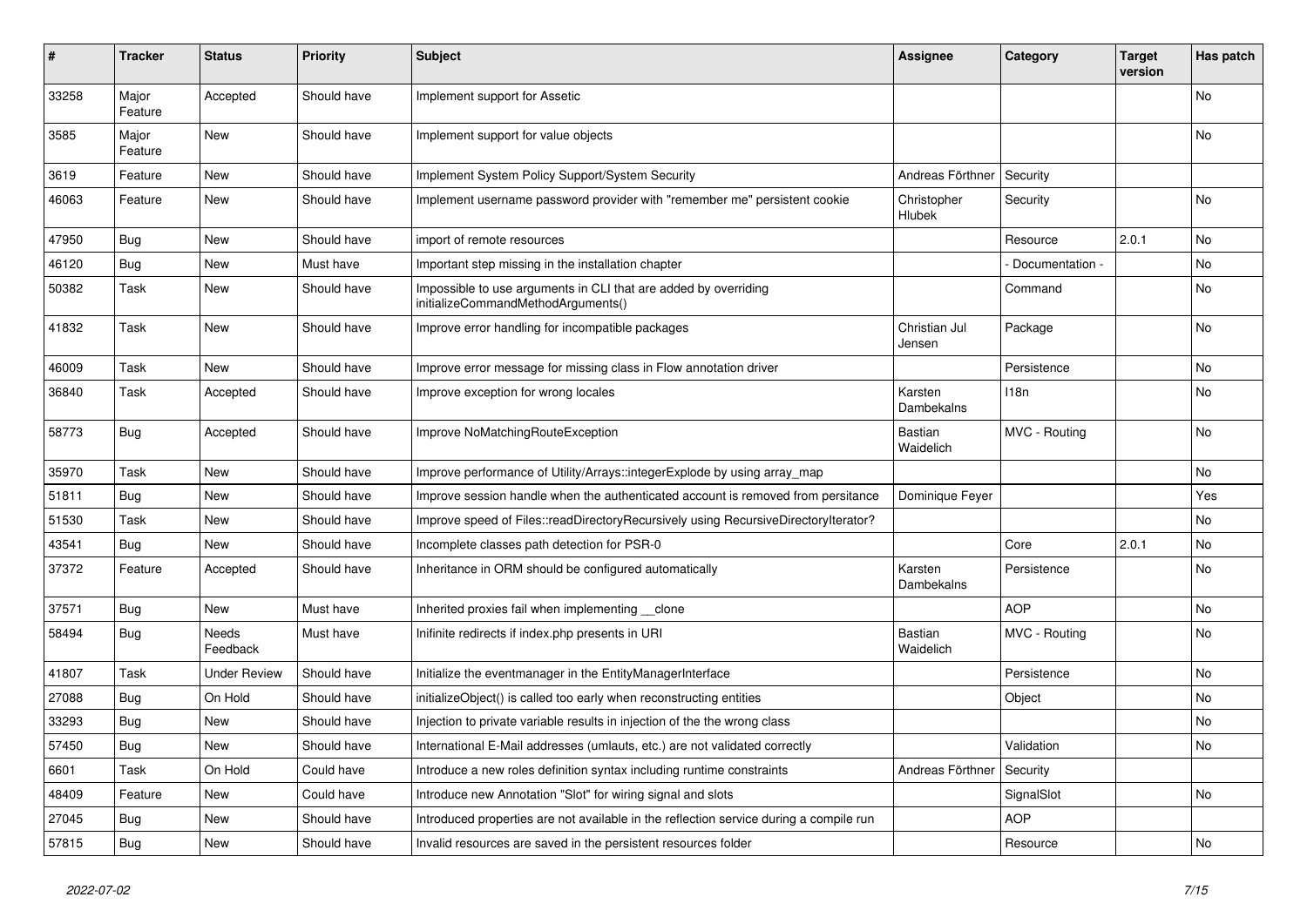| ∦     | <b>Tracker</b> | <b>Status</b>       | <b>Priority</b> | <b>Subject</b>                                                                                    | <b>Assignee</b>       | Category        | <b>Target</b><br>version | Has patch |
|-------|----------------|---------------------|-----------------|---------------------------------------------------------------------------------------------------|-----------------------|-----------------|--------------------------|-----------|
| 35083 | <b>Bug</b>     | New                 | Should have     | involving SecurityContext in Widget's __wakeup situation leads to an exception                    |                       | Object          |                          | No        |
| 32425 | <b>Bug</b>     | Accepted            | Must have       | IpAddressRange methods not completly implemented                                                  | Karsten<br>Dambekalns | Security        |                          | Yes       |
| 51972 | <b>Bug</b>     | New                 | Should have     | Joins for every deep property constraint make cartesian selection                                 | Adrian Föder          |                 |                          | Yes       |
| 54037 | Feature        | <b>Under Review</b> | Should have     | JsonView accepts encoding options                                                                 |                       | <b>MVC</b>      |                          | No        |
| 48532 | <b>Bug</b>     | <b>Under Review</b> | Should have     | JsonView Configuration behaves differently for arrays and objects                                 | Alexander Berl        | <b>MVC</b>      |                          | <b>No</b> |
| 34404 | <b>Bug</b>     | New                 | Should have     | JsonView transformObject does not respect descendAll configuration                                |                       |                 |                          | No        |
| 50869 | <b>Bug</b>     | New                 | Could have      | key() invoked on object                                                                           |                       |                 |                          | No        |
| 32294 | Feature        | New                 | Should have     | Lazy initialization of loggers                                                                    |                       |                 |                          | No        |
| 9861  | Feature        | Needs<br>Feedback   | Should have     | Leave logging up and running as long as possible                                                  |                       | Log             |                          | No        |
| 35783 | Feature        | New                 | Should have     | Lifecycle method after property mapping                                                           |                       | Object          |                          | <b>No</b> |
| 60095 | Feature        | <b>Under Review</b> | Should have     | LockManager's LockHoldingStackPage should be configurable                                         |                       | Configuration   |                          | No        |
| 46097 | <b>Bug</b>     | <b>New</b>          | Must have       | Logged in user gets session of an other logged in user                                            | Robert Lemke          | Session         |                          | No        |
| 44563 | Feature        | New                 | Should have     | Logged in users via HTTP Basic always get re-authenticated                                        |                       | Security        |                          | No        |
| 47859 | Task           | Accepted            | Should have     | Logging: Do not log all decisions in \TYPO3\Flow\Security\Aspect\LoggingAspect                    | Robert Lemke          | Security        |                          | No        |
| 34816 | Feature        | New                 | Should have     | Long text encryption                                                                              |                       | Security        |                          | No        |
| 47191 | Feature        | <b>Under Review</b> | Should have     | Make (property) Validators aware of parent class and the property they belong to                  |                       | Validation      |                          | No        |
| 44375 | Task           | Accepted            | Should have     | Make all persistence reads go through repositories                                                | Karsten<br>Dambekalns | Persistence     |                          | No        |
| 37373 | Feature        | <b>Under Review</b> | Should have     | Make annotation overrides / "injection" via Objects.yaml possible                                 | Marc Neuhaus          | Configuration   |                          | No        |
| 33069 | Task           | New                 | Should have     | Make command output sparse, implement generic verbose switch                                      |                       | Command         |                          | No        |
| 47075 | Feature        | New                 | Should have     | Make Exception more meaningful                                                                    |                       | Resource        |                          | No        |
| 36715 | Feature        | Accepted            | Should have     | Make simultaneous use of multiple persistence backends possible                                   | Karsten<br>Dambekalns | Persistence     |                          | No        |
| 45103 | Feature        | New                 | Should have     | Make static resource URI generation available outside of Fluid                                    |                       | Resource        |                          | No        |
| 44123 | Feature        | New                 | Should have     | Make the "Flow requires the PHP setting "date.timezone"" error more beautiful                     |                       |                 |                          | No        |
| 47456 | Feature        | New                 | Should have     | ManyToOne and OneToOne Relations of Objects passed as Action Argument are<br>loaded automatically |                       | Validation      |                          | No        |
| 44542 | Task           | New                 | Should have     | Mention the risk of requestPatterns regarding foreign package's SecurityContext<br>usage          | Adrian Föder          | Documentation - |                          | No        |
| 59244 | Feature        | New                 | Should have     | Message or Container needs context                                                                |                       |                 |                          | No        |
| 41029 | <b>Bug</b>     | Accepted            | Should have     | Method security is also evaluating abstract classes                                               | Karsten<br>Dambekalns | Security        |                          | No        |
| 49373 | i Bug          | New                 | Must have       | Methods policy with key "Controllers" is ignored                                                  |                       | Security        |                          | No        |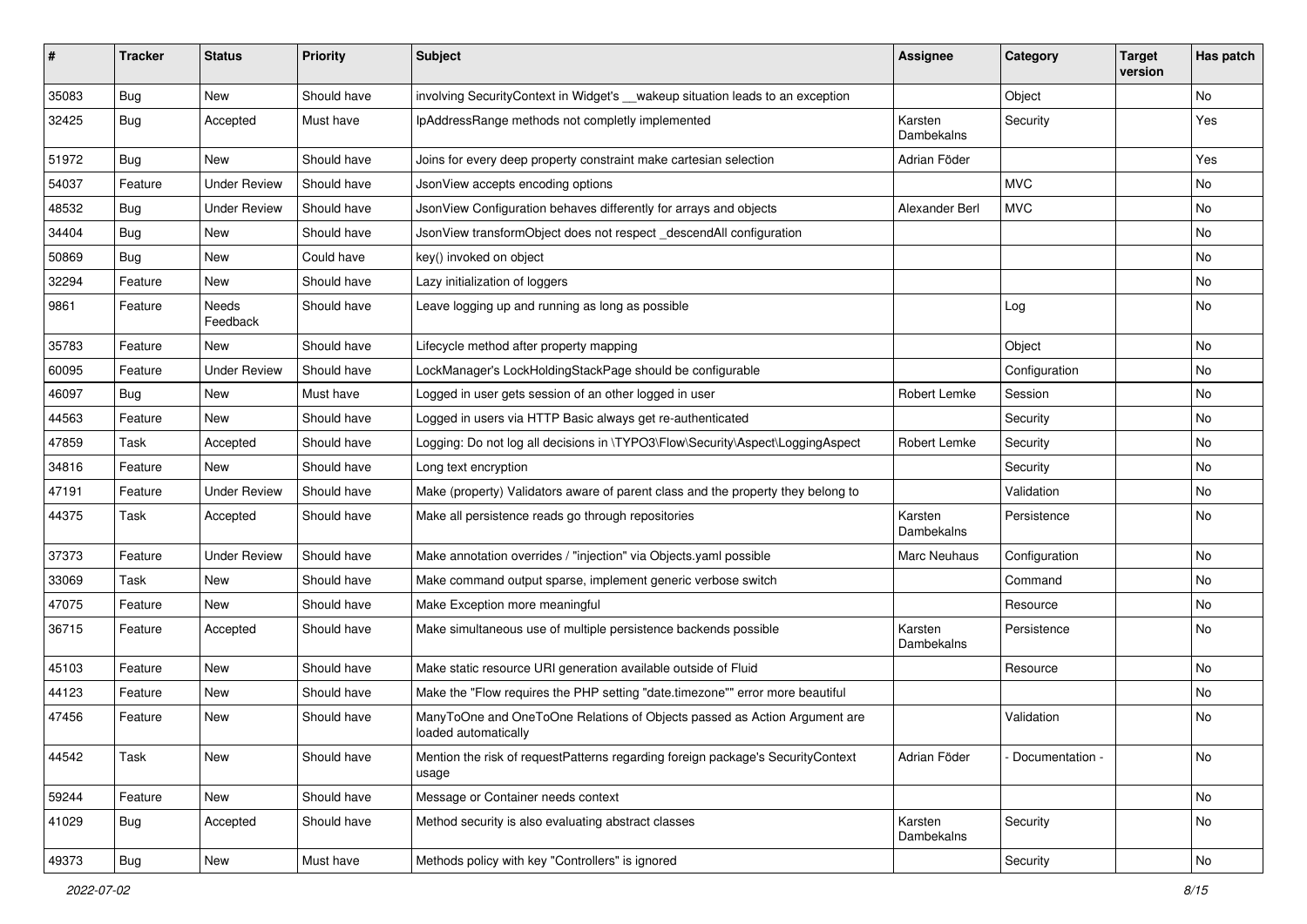| #     | <b>Tracker</b> | <b>Status</b>            | <b>Priority</b> | <b>Subject</b>                                                               | <b>Assignee</b>       | Category                    | <b>Target</b><br>version | Has patch |
|-------|----------------|--------------------------|-----------------|------------------------------------------------------------------------------|-----------------------|-----------------------------|--------------------------|-----------|
| 52014 | <b>Bug</b>     | New                      | Should have     | Migration makes fields NOT NULL even though not true                         |                       | Persistence                 |                          | No        |
| 39609 | Feature        | Accepted                 | Should have     | <b>Migration Version</b>                                                     | Karsten<br>Dambekalns | Migrations -                |                          | No        |
| 43190 | <b>Bug</b>     | Accepted                 | Should have     | Misleading exception message for incompatible database structure             | Karsten<br>Dambekalns | Persistence                 | 2.0.1                    | No        |
| 57972 | <b>Bug</b>     | New                      | Should have     | Missing @ManyToOne in example for resource                                   |                       | Documentation -             |                          | <b>No</b> |
| 38004 | Bug            | Accepted                 | Should have     | Missing CheatSheet folder for Getting Started manual                         | Karsten<br>Dambekalns | Documentation -             | 1.1.1                    | No        |
| 40555 | Feature        | Accepted                 | Must have       | Missing command arguments parameter in Core\Booting\Scripts::executeCommand( | Karsten<br>Dambekalns | Core                        |                          | Yes       |
| 48296 | Task           | <b>Needs</b><br>Feedback | Should have     | Missing method in ExceptionHandlerInterface                                  |                       |                             |                          | No        |
| 54458 | Bug            | New                      | Should have     | Missing Version Number in packages                                           |                       | Package                     |                          | <b>No</b> |
| 35781 | Feature        | New                      | Should have     | Model validation                                                             |                       | Validation                  |                          | No        |
| 40824 | Bug            | <b>Needs</b><br>Feedback | Should have     | Modified action controller methods not detected properly                     | Andreas Förthner      |                             |                          | No        |
| 53620 | Bug            | New                      | Should have     | Move Classes/TYPO3/Flow/Composer to own Package                              |                       | Package                     |                          | No        |
| 44396 | Task           | Accepted                 | Should have     | Move Doctrine ORM integration onto own namespace                             | Karsten<br>Dambekalns | Persistence                 |                          | No        |
| 59322 | <b>Bug</b>     | New                      | Should have     | Mssing field exception should show missing migrations as well                |                       | Persistence                 |                          | No        |
| 26745 | Feature        | New                      | Should have     | MVC should know about entities lying in the session                          |                       | MVC.                        |                          | No        |
| 58894 | <b>Bug</b>     | New                      | Must have       | MySQL max key length exceeded during Neos setup                              |                       | - Error Handler<br>Report - | 2.x                      | No        |
| 31262 | Feature        | New                      | Should have     | Named arguments in Objects.yaml for constructor arguments                    |                       | Object                      |                          | No        |
| 40283 | Bug            | New                      | Should have     | New constructor in grandparent class not called                              |                       | Object                      |                          | <b>No</b> |
| 30425 | <b>Bug</b>     | New                      | Should have     | New methods are not updated in Policies during Development                   |                       | Security                    |                          |           |
| 54451 | <b>Bug</b>     | New                      | Must have       | No functionality at Apache environments with suexec                          |                       |                             |                          | No        |
| 33078 | Bug            | New                      | Should have     | No Redirect to Login                                                         |                       | Security                    |                          | No        |
| 34674 | Feature        | Accepted                 | Should have     | NotFoundView is not injected in ActionController                             | Robert Lemke          | <b>MVC</b>                  |                          | No        |
| 49566 | <b>Bug</b>     | New                      | Should have     | NULL source values are not handled correctly                                 | Adrian Föder          | Property                    |                          | No        |
| 37302 | <b>Bug</b>     | Needs<br>Feedback        | Should have     | NumberValidator                                                              | Carsten Bleicker      | Validation                  |                          | No        |
| 49372 | <b>Bug</b>     | New                      | Should have     | ObjectConverter ignores implemented interface when mapping subtype           |                       |                             |                          | No        |
| 47331 | <b>Bug</b>     | Accepted                 | Must have       | ObjectManager shutdown with Dependency Injection Proxy causes fatal errors   |                       | Object                      | 2.0.1                    | No        |
| 13559 | <b>Bug</b>     | Accepted                 | Should have     | ObjectSerializer failes with persistent objects within arrays                | Karsten<br>Dambekalns | Persistence                 |                          | No        |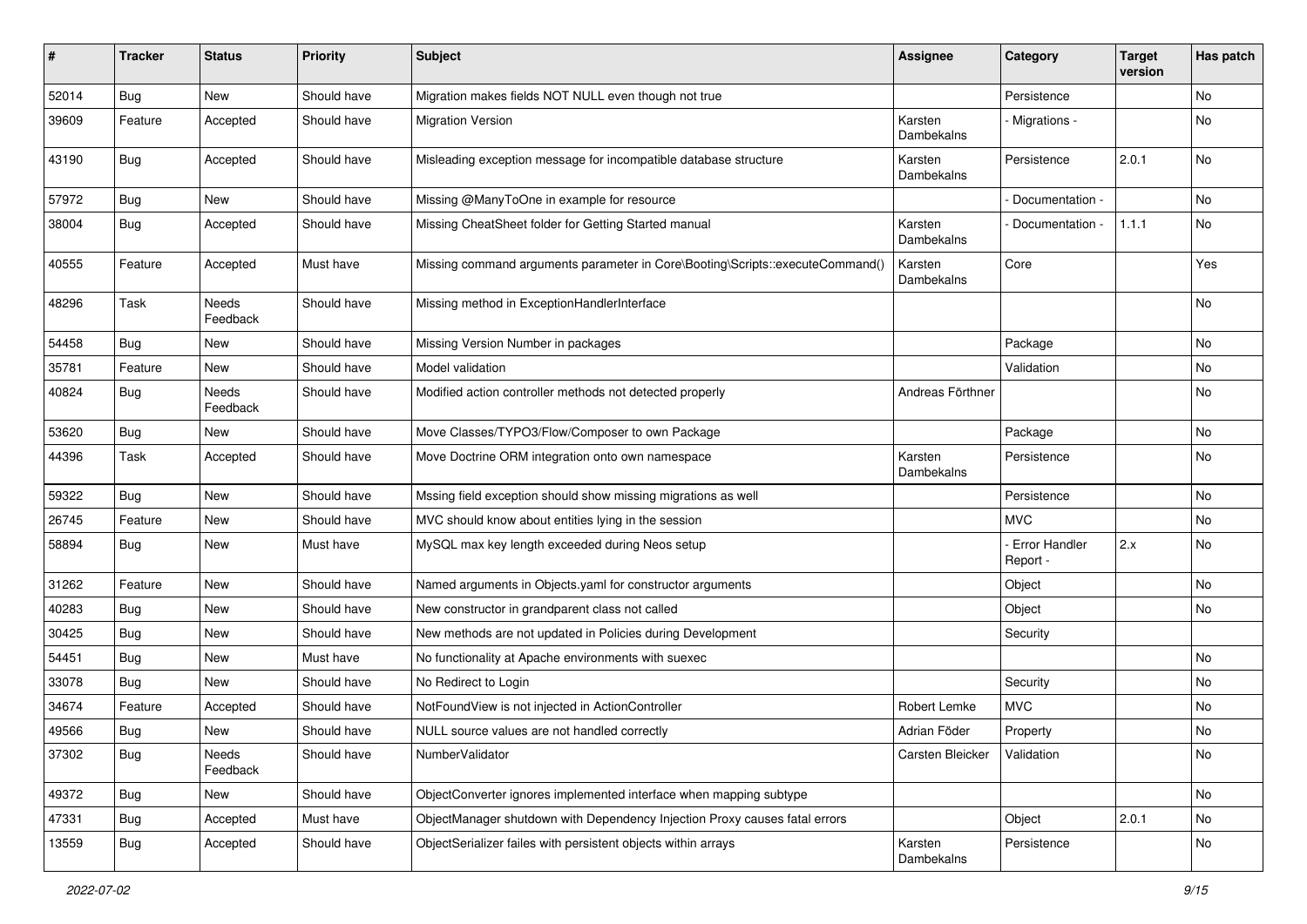| ∦     | <b>Tracker</b> | <b>Status</b>            | <b>Priority</b> | <b>Subject</b>                                                                                              | <b>Assignee</b>        | Category        | <b>Target</b><br>version | Has patch |
|-------|----------------|--------------------------|-----------------|-------------------------------------------------------------------------------------------------------------|------------------------|-----------------|--------------------------|-----------|
| 56036 | Feature        | New                      | Should have     | Optimize autoloading                                                                                        |                        |                 |                          | No        |
| 56486 | Feature        | New                      | Should have     | Optimize the ObjectManager for performance                                                                  |                        |                 |                          | No        |
| 46974 | <b>Bug</b>     | Accepted                 | Should have     | Original and Proxy class in one file makes it difficult to reach 100% code coverage for<br>functional tests | Christian Müller       | Object          |                          | No        |
| 36804 | Bug            | <b>New</b>               | Should have     | Orphaned entities within aggregates are not removed                                                         |                        | Persistence     |                          | No        |
| 51847 | <b>Bug</b>     | New                      | Should have     | Overiding controller actions with other required parameter sets results in fatal error.                     |                        | Reflection      | 2.x                      | No        |
| 58927 | <b>Bug</b>     | New                      | Should have     | Overlapping ressouce definitions in Policy yaml resolved incorrectly                                        |                        | Security        | 2.1                      | No        |
| 30418 | Feature        | New                      | Should have     | Package bootstrapping following dependencies                                                                |                        | Core            |                          |           |
| 5774  | Feature        | New                      | Should have     | Package Manager should clear all cache entries tagged with %PACKAGE%                                        |                        | Package         |                          |           |
| 45386 | <b>Bug</b>     | New                      | Could have      | Package::buildArrayOfClassFiles tries to determine class names from file paths                              |                        |                 |                          | No        |
| 54549 | <b>Bug</b>     | New                      | Must have       | PackageManager::createPackage is incompatible to PackageManagerInterface                                    |                        |                 |                          | No        |
| 27721 | Bug            | <b>Needs</b><br>Feedback | Should have     | Permissions of uploaded resources not correct                                                               | Karsten<br>Dambekalns  | Resource        |                          | No        |
| 57374 | Bug            | <b>New</b>               | Should have     | Persisted entities saved in session are not resolved                                                        |                        | Session         | 2.x                      | No        |
| 56601 | <b>Bug</b>     | <b>Under Review</b>      | Must have       | PersistenceManager wrong handling of ORM\ld                                                                 |                        |                 |                          | No        |
| 45669 | <b>Bug</b>     | New                      | Should have     | PersistentObjectConverter does not convert ValueObjects by __identity                                       |                        |                 |                          | No        |
| 52185 | Bug            | New                      | Could have      | PositionalArraySorter should detect recursive dependencies                                                  |                        | Utility         |                          | No        |
| 28052 | Feature        | On Hold                  | Should have     | Possibility to enable or disable accounts                                                                   | Julian Kleinhans       | Security        |                          | No        |
| 48862 | Feature        | New                      | Should have     | Possibility to exclude package from file monitoring                                                         |                        | Monitor         |                          | No        |
| 31484 | Feature        | Needs<br>Feedback        | Could have      | possibility to modify inner workings of proxy class builder                                                 |                        |                 |                          | No        |
| 9968  | Feature        | New                      | Should have     | Promote security publishing configuration automatically when persisting models                              | Andreas Förthner       | Security        |                          |           |
| 38038 | Task           | Accepted                 | Should have     | Proofread FLOW3 manual                                                                                      | Ryan J. Peterson       | Documentation - |                          | No        |
| 56107 | <b>Bug</b>     | New                      | Should have     | Property mapping configuration only supports one wildcard at a time                                         |                        | Property        |                          | No        |
| 34134 | Bug            | Needs<br>Feedback        | Should have     | PropertyMapper throws unnecessary exception                                                                 | Christian Müller       | Property        |                          | Yes       |
| 50342 | <b>Bug</b>     | New                      | Could have      | PropertyMapper: Use of interface method before implementation check                                         |                        |                 |                          | No        |
| 37292 | Bug            | <b>Under Review</b>      | Should have     | PropertyMappingConfiguration::mapUnknownProperties is not passed down to<br>Subconfiguration                | Sebastian<br>Kurfuerst | Property        |                          | Yes       |
| 29202 | Task           | New                      | Should have     | Provide a Cherokee Server Configuration for FLOW3                                                           |                        | Documentation - |                          |           |
| 8923  | Task           | <b>Under Review</b>      | Could have      | Provide a Nginx Server Configuration for FLOW3                                                              | Christian Müller       | Documentation - | 1.1.1                    | No        |
| 6603  | Feature        | New                      | Must have       | Provide a policy management API                                                                             | Andreas Förthner       | Security        |                          |           |
| 28074 | Feature        | Needs<br>Feedback        | Should have     | Provide a shell script that installs Phoenix or FLOW3 from git                                              | Markus Bucher          |                 |                          | No        |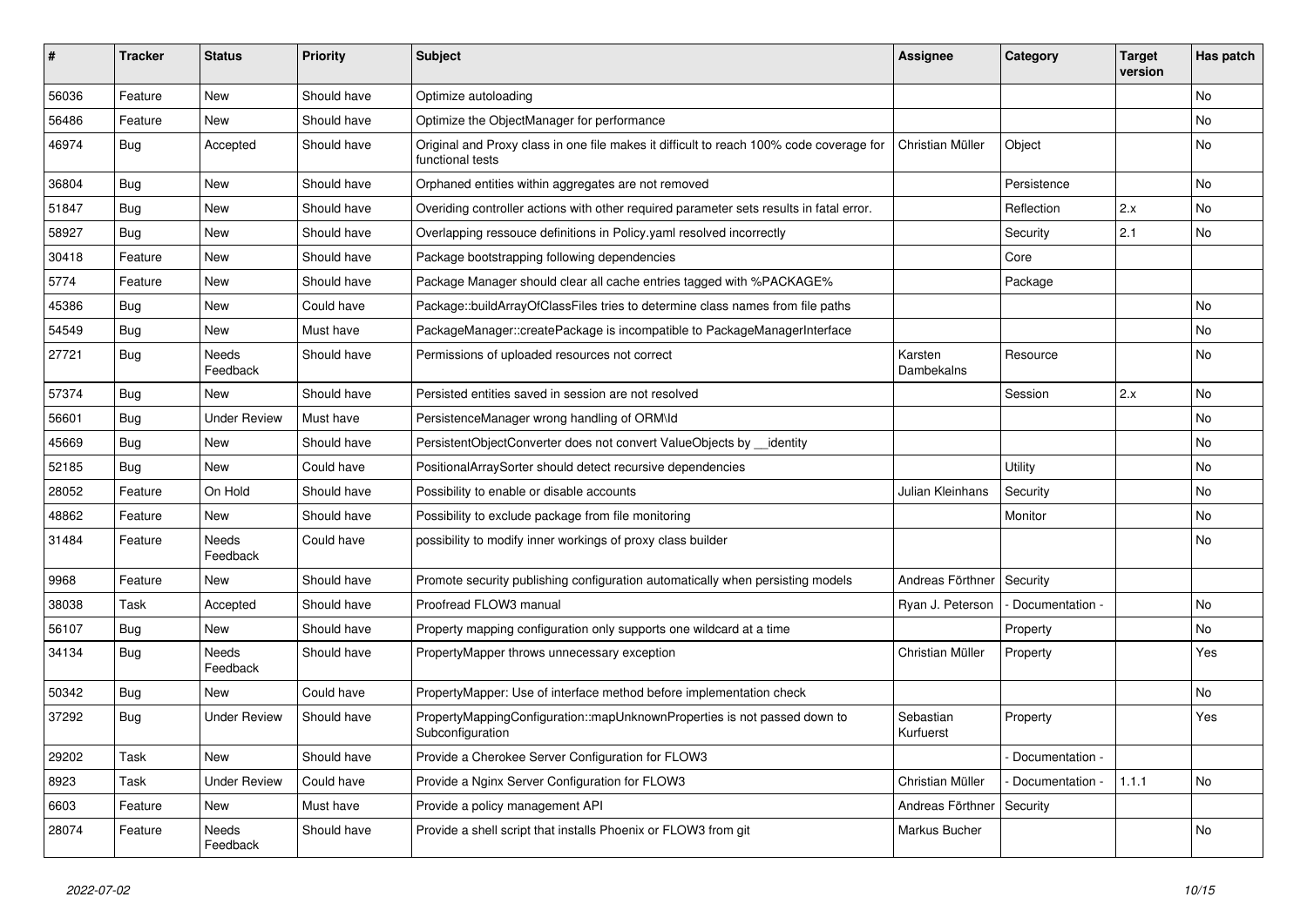| #     | <b>Tracker</b> | <b>Status</b>       | <b>Priority</b> | <b>Subject</b>                                                                                                                                          | <b>Assignee</b>        | Category    | <b>Target</b><br>version | Has patch |
|-------|----------------|---------------------|-----------------|---------------------------------------------------------------------------------------------------------------------------------------------------------|------------------------|-------------|--------------------------|-----------|
| 52590 | Feature        | <b>New</b>          | Should have     | Provide a way to get the Doctrine QueryBuilder                                                                                                          |                        |             |                          | <b>No</b> |
| 29258 | Feature        | Needs<br>Feedback   | Should have     | Provide a way to override classes by environment                                                                                                        |                        |             |                          | No        |
| 2817  | Feature        | Needs<br>Feedback   | Should have     | Provide safeguard for preventing multiple submits of a form                                                                                             |                        | <b>MVC</b>  |                          | No        |
| 29476 | Feature        | New                 | Should have     | Provider rendering time and query count for request                                                                                                     |                        |             |                          |           |
| 34879 | <b>Bug</b>     | Accepted            | Must have       | Proxied object is not update()able                                                                                                                      | Karsten<br>Dambekalns  | Persistence |                          | No        |
| 42101 | Bug            | New                 | Must have       | Proxyclasses are not rebuild in Development context unless cache is empty                                                                               |                        | Object      | 2.0.1                    | No        |
| 9537  | Feature        | New                 | Should have     | Query criterions should be able to compare whole objects                                                                                                |                        | Persistence |                          |           |
| 44738 | Feature        | New                 | Must have       | Re-Validation of argument's custom validators                                                                                                           |                        | Validation  |                          | No        |
| 36634 | Bug            | New                 | Should have     | Reconstituted entities do not have their properties set when initializeObject() is called                                                               |                        |             |                          | <b>No</b> |
| 36633 | <b>Bug</b>     | New                 | Should have     | Reconstituted entities should not have the FLOW3_Persistence_clone property set                                                                         |                        |             |                          | No        |
| 43947 | <b>Bug</b>     | <b>New</b>          | Should have     | Redirect to login after Session timeout                                                                                                                 |                        |             |                          | No        |
| 36509 | Feature        | New                 | Should have     | redirectToUri to an uri with acl forces a 403 because of missing csrf token.                                                                            |                        |             |                          | No        |
| 25907 | Task           | New                 | Should have     | Referrer should only contain the URI of the previous request                                                                                            |                        | <b>MVC</b>  |                          |           |
| 39791 | Bug            | New                 | Must have       | Reflection data of old aspect is not removed                                                                                                            |                        | Reflection  | 1.1.1                    | <b>No</b> |
| 26767 | Feature        | New                 | Should have     | Reflection method to get a method return type and documentation                                                                                         |                        | Reflection  |                          |           |
| 47325 | Bug            | <b>Under Review</b> | Should have     | ReflectionData and classSchema caches need not be freezable                                                                                             |                        | Reflection  | 2.0.1                    | No        |
| 10678 | <b>Bug</b>     | New                 | Must have       | ReflectionService doesn't reflect methods of child classes correctly when they get<br>reflected before their parent class in the initialization process |                        | Reflection  |                          |           |
| 45272 | Bug            | New                 | Should have     | Related Value Objects get deleted by default cascading                                                                                                  |                        |             |                          | No        |
| 54046 | <b>Bug</b>     | <b>New</b>          | Must have       | Removal of ValueObjects from a ManyToMany relationship is not possible                                                                                  |                        | Persistence | 2.1                      | <b>No</b> |
| 47858 | Bug            | Needs<br>Feedback   | Should have     | Remove .htaccess from Composer Installer Essentials                                                                                                     | Christopher<br>Hlubek  | Package     | 2.0.1                    | No        |
| 43930 | Task           | Needs<br>Feedback   | Should have     | Remove canRender() completely?!                                                                                                                         | Sebastian<br>Kurfuerst |             |                          | No        |
| 39253 | Feature        | Accepted            | Should have     | Remove mirroring mode option and code                                                                                                                   | Karsten<br>Dambekalns  | Resource    |                          | No        |
| 48429 | <b>Bug</b>     | New                 | Should have     | Remove- and update-actions on repository are not persisted                                                                                              |                        |             |                          | No        |
| 61043 | Task           | New                 | Should have     | Rename ClassSchema to ModelSchema                                                                                                                       |                        | Reflection  |                          | No        |
| 30423 | Feature        | New                 | Should have     | Rendering template of other action without forward                                                                                                      |                        | <b>MVC</b>  |                          | No        |
| 55953 | Task           | New                 | Could have      | Repair and streamline ValueObject support                                                                                                               |                        | Persistence |                          | No        |
| 44184 | <b>Bug</b>     | New                 | Should have     | Request arguments are not merged correctly for single object actions                                                                                    |                        | <b>MVC</b>  | 2.0.1                    | No        |
| 44186 | <b>Bug</b>     | New                 | Should have     | Request does not accept custom Content-Type                                                                                                             |                        | <b>MVC</b>  | 2.0.1                    | No        |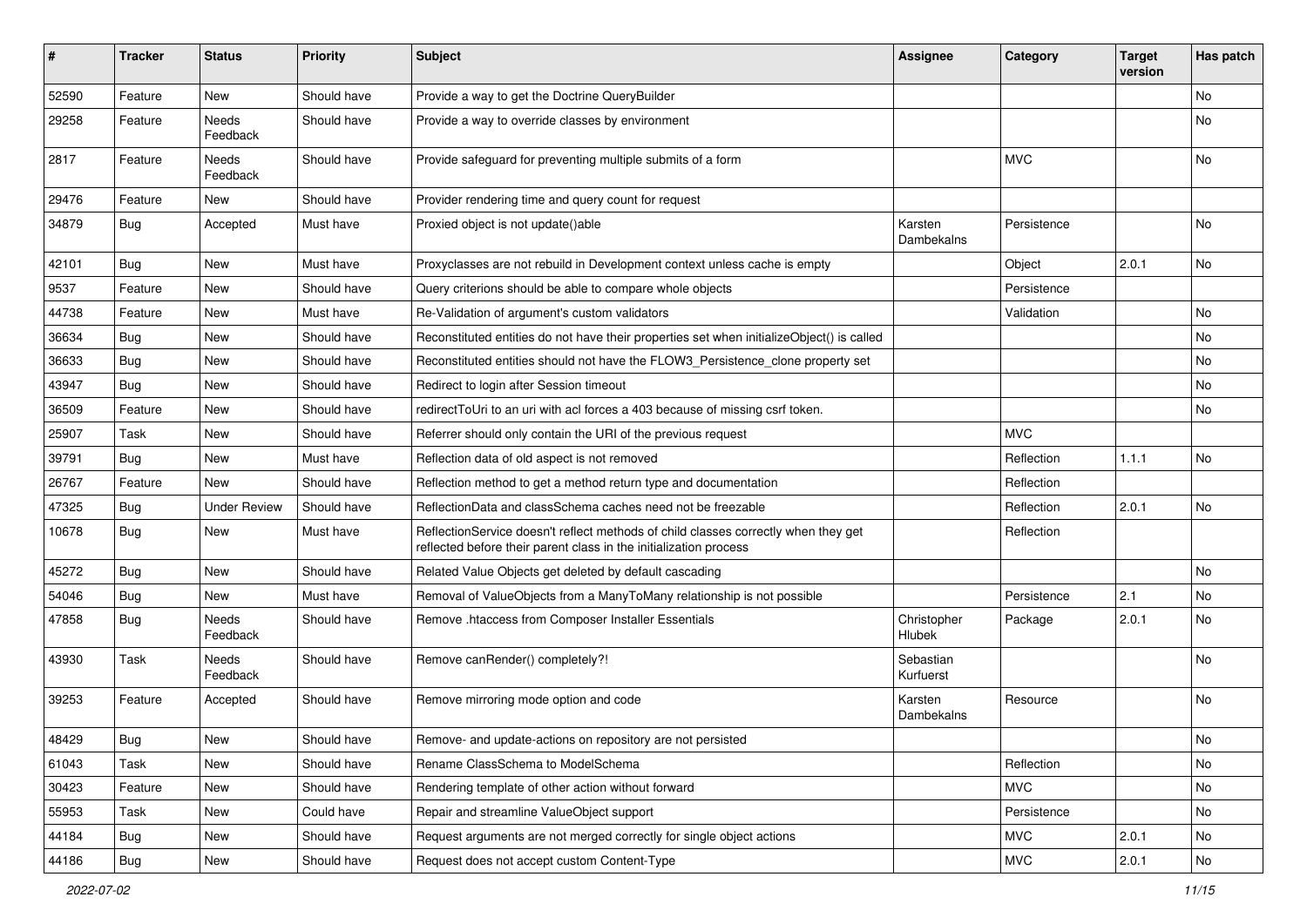| ∦     | <b>Tracker</b> | <b>Status</b>       | <b>Priority</b> | <b>Subject</b>                                                                                                               | Assignee              | Category        | <b>Target</b><br>version | Has patch |
|-------|----------------|---------------------|-----------------|------------------------------------------------------------------------------------------------------------------------------|-----------------------|-----------------|--------------------------|-----------|
| 37279 | Feature        | <b>New</b>          | Should have     | Request PropertyMapping                                                                                                      |                       | Property        |                          | No        |
| 45100 | Feature        | <b>Under Review</b> | Should have     | RequestDispatchingAspect should check if entry point can handle current request                                              | Christopher<br>Hlubek |                 |                          |           |
| 58996 | Bug            | <b>New</b>          | Should have     | ResourceManager adding to persistence                                                                                        |                       |                 |                          | No        |
| 42888 | Bug            | Needs<br>Feedback   | Should have     | ResourceManager chokes on non existing files                                                                                 |                       | Resource        |                          | No        |
| 62009 | Bug            | <b>New</b>          | Should have     | Rewrite URI Filename could be empty                                                                                          |                       |                 |                          |           |
| 34133 | Feature        | <b>New</b>          | Could have      | RFC: Handle Semicolons in Path part of URIs as Scoped Path Parameters                                                        |                       | Property        |                          | No        |
| 55957 | Task           | <b>New</b>          | Should have     | RFC: Optimize AOP proxies                                                                                                    |                       | <b>AOP</b>      |                          | No        |
| 39788 | Feature        | <b>New</b>          | Could have      | RFC: Repository based NotExistsValidator                                                                                     |                       | Validation      |                          | No        |
| 55958 | Task           | <b>New</b>          | Should have     | RFC: Use PHP 5.4 closure features for direct ObjectAccess                                                                    |                       |                 |                          | No        |
| 49039 | Feature        | <b>New</b>          | Could have      | RFC: Use PSR-3 logger interface in Flow                                                                                      |                       | Log             |                          | No        |
| 49423 | <b>Bug</b>     | New                 | Must have       | Role name and packageKey are not accessible                                                                                  |                       |                 |                          | No        |
| 54589 | Bug            | <b>New</b>          | Should have     | Role parent is not removed from roles MM table                                                                               |                       | Security        |                          | No        |
| 49780 | <b>Bug</b>     | New                 | Should have     | Roles are not synchronized                                                                                                   |                       | Security        |                          | No        |
| 50395 | <b>Bug</b>     | Accepted            | Should have     | Route cache caches routes for non dispatchable requests                                                                      | Bastian<br>Waidelich  | MVC - Routing   |                          | No        |
| 45917 | <b>Bug</b>     | <b>New</b>          | Should have     | RoutePartHandler transliteration must be improved                                                                            |                       | MVC - Routing   |                          | No.       |
| 44891 | Feature        | <b>New</b>          | Should have     | Routes should be able to enforce http/https protocol                                                                         |                       | MVC - Routing   |                          | No        |
| 46073 | Bug            | <b>Under Review</b> | Should have     | Scripts::executeCommand must be usable outsite of TYPO3.Flow                                                                 |                       |                 |                          | No        |
| 31339 | Task           | On Hold             | Could have      | Search                                                                                                                       |                       | Documentation - |                          | No        |
| 32869 | Bug            | <b>New</b>          | Must have       | Security config tokenClass doesnt throw exception if not found the class                                                     |                       | Security        |                          | No        |
| 39414 | <b>Bug</b>     | <b>New</b>          | Should have     | Security Documentation                                                                                                       |                       | Documentation - |                          | No        |
| 8981  | Feature        | <b>New</b>          | Could have      | Security/Performance: Provide Webserver Configuration file for common webservers -<br>do not use .htaccess                   |                       |                 |                          |           |
| 37227 | Bug            | On Hold             | Must have       | securityContext->getParty is not available in widget context                                                                 |                       | Session         |                          | No        |
| 46210 | <b>Bug</b>     | Needs<br>Feedback   | Should have     | securityContext->getParty() in the initializeObject() method of a session-Scope object<br>throws exception on second request |                       | Session         |                          | No        |
| 58153 | Bug            | <b>New</b>          | Should have     | Session - Scope, Property with interface annotation fails at wakeup                                                          |                       | <b>AOP</b>      | 2.1                      | No        |
| 44203 | <b>Bug</b>     | Needs<br>Feedback   | Should have     | Session implementation is still racy                                                                                         | Robert Lemke          | Session         | 2.0.1                    | No        |
| 45041 | Bug            | New                 | Must have       | Set file permissions doesnt work                                                                                             |                       | Command         | 2.0.1                    | No        |
| 37846 | Feature        | New                 | Should have     | Should be able to declare more than one controllerObjectName per requestPatterns                                             |                       | Security        |                          | No        |
| 44314 | Task           | Accepted            | Must have       | slightly file permissions for /Configuration/* and /Data/Persistent/EncryptionKey                                            | Karsten<br>Dambekalns | Security        |                          | No        |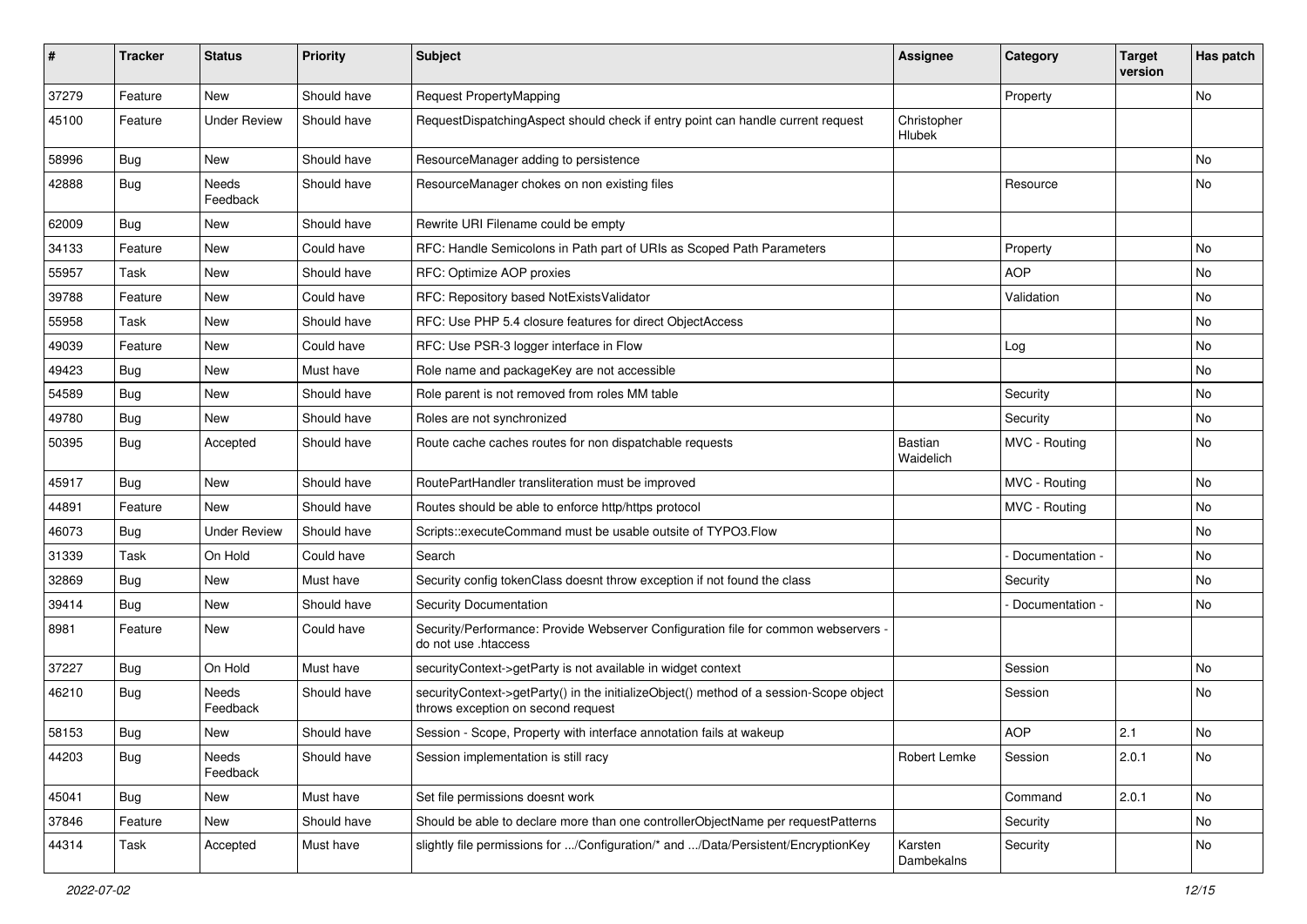| ∦     | <b>Tracker</b>   | <b>Status</b>       | <b>Priority</b> | <b>Subject</b>                                                              | Assignee              | Category        | <b>Target</b><br>version | Has patch |
|-------|------------------|---------------------|-----------------|-----------------------------------------------------------------------------|-----------------------|-----------------|--------------------------|-----------|
| 33465 | <b>Bug</b>       | New                 | Should have     | Some vital commands to recover the system fail when recovery is needed      |                       | Command         |                          | No        |
| 39699 | <b>Bug</b>       | Accepted            | Should have     | SQL DDL for TYPO3\FLOW3\Cache\Backend\PdoBackend                            | Karsten<br>Dambekalns | Cache           |                          | No        |
| 45623 | Bug              | New                 | Should have     | SQL error when calling TYPO3. Blog Setup controller                         |                       | Documentation - |                          | No        |
| 38216 | Bug              | Needs<br>Feedback   | Should have     | Static method calls in reflected classes refer to _Original class           |                       |                 |                          | No        |
| 11039 | <b>Bug</b>       | Needs<br>Feedback   | Must have       | Static object container injects properties to result of factory object      |                       |                 |                          | <b>No</b> |
| 56744 | Feature          | New                 | Must have       | stay logged in                                                              |                       |                 |                          | <b>No</b> |
| 38222 | Feature          | New                 | Could have      | Step execution signals with concrete name                                   |                       | Core            |                          | No        |
| 36800 | Task             | Accepted            | Should have     | Streamline Resource object API                                              | Robert Lemke          | Resource        |                          | No        |
| 37473 | Bug              | New                 | Must have       | Subsequent Exceptions related to Doctrine Entity Manager makes it snap shut |                       | - Testing -     |                          | No        |
| 55719 | Feature          | New                 | Could have      | Support additional Resource Folders                                         |                       |                 |                          | No        |
| 3728  | Feature          | New                 | Should have     | Support arrays of objects as controller arguments                           |                       | <b>MVC</b>      |                          |           |
| 26765 | Feature          | Accepted            | Should have     | Support class schema features for every reflected class                     | Karsten<br>Dambekalns | Reflection      |                          | No        |
| 46371 | Feature          | New                 | Should have     | Support compilation of static information in proxy classes                  | Christopher<br>Hlubek |                 |                          | No        |
| 41420 | Feature          | New                 | Should have     | Support entity versioning                                                   |                       | Persistence     |                          | No        |
| 49011 | Bug              | <b>Under Review</b> | Should have     | Support executing TYPO3.Flow inside a PHAR                                  |                       |                 |                          | No        |
| 9313  | Feature          | <b>New</b>          | Should have     | Support for currencies                                                      |                       | 118n            |                          | No        |
| 62292 | Major<br>Feature | New                 | Should have     | Support for entity translation                                              |                       | 118n            | 2.x                      | No        |
| 32106 | Feature          | Accepted            | Should have     | Support for Object source in PropertyMapper                                 |                       | Property        |                          | Yes       |
| 56556 | Feature          | <b>New</b>          | Should have     | support has Property and is Property                                        |                       |                 |                          | No        |
| 48657 | Feature          | <b>Under Review</b> | Should have     | support HTTP_RANGE                                                          |                       |                 |                          | No        |
| 47273 | Feature          | New                 | Should have     | Support mapping properties with differing types for setter and property     |                       | Property        |                          | No        |
| 3153  | Feature          | <b>New</b>          | Should have     | Support of action based filter rules defined by annotation.                 |                       | <b>MVC</b>      |                          |           |
| 51676 | Feature          | <b>Under Review</b> | Should have     | Support of symlinks for Resources                                           |                       | Resource        |                          | No        |
| 30258 | Feature          | New                 | Should have     | Support optional package dependencies                                       |                       |                 |                          |           |
| 56916 | Feature          | New                 | Should have     | Support PATCH request method as of RFC5789                                  |                       | Http            |                          | No        |
| 4146  | Feature          | Accepted            | Should have     | Support typed parameters for validation                                     | Karsten<br>Dambekalns | Validation      |                          |           |
| 45409 | Feature          | New                 | Should have     | Support validation of abstract nested properties                            |                       | Validation      |                          | No        |
| 3588  | Feature          | Accepted            | Should have     | Support value objects in the Object Factory                                 | Robert Lemke          | Object          |                          |           |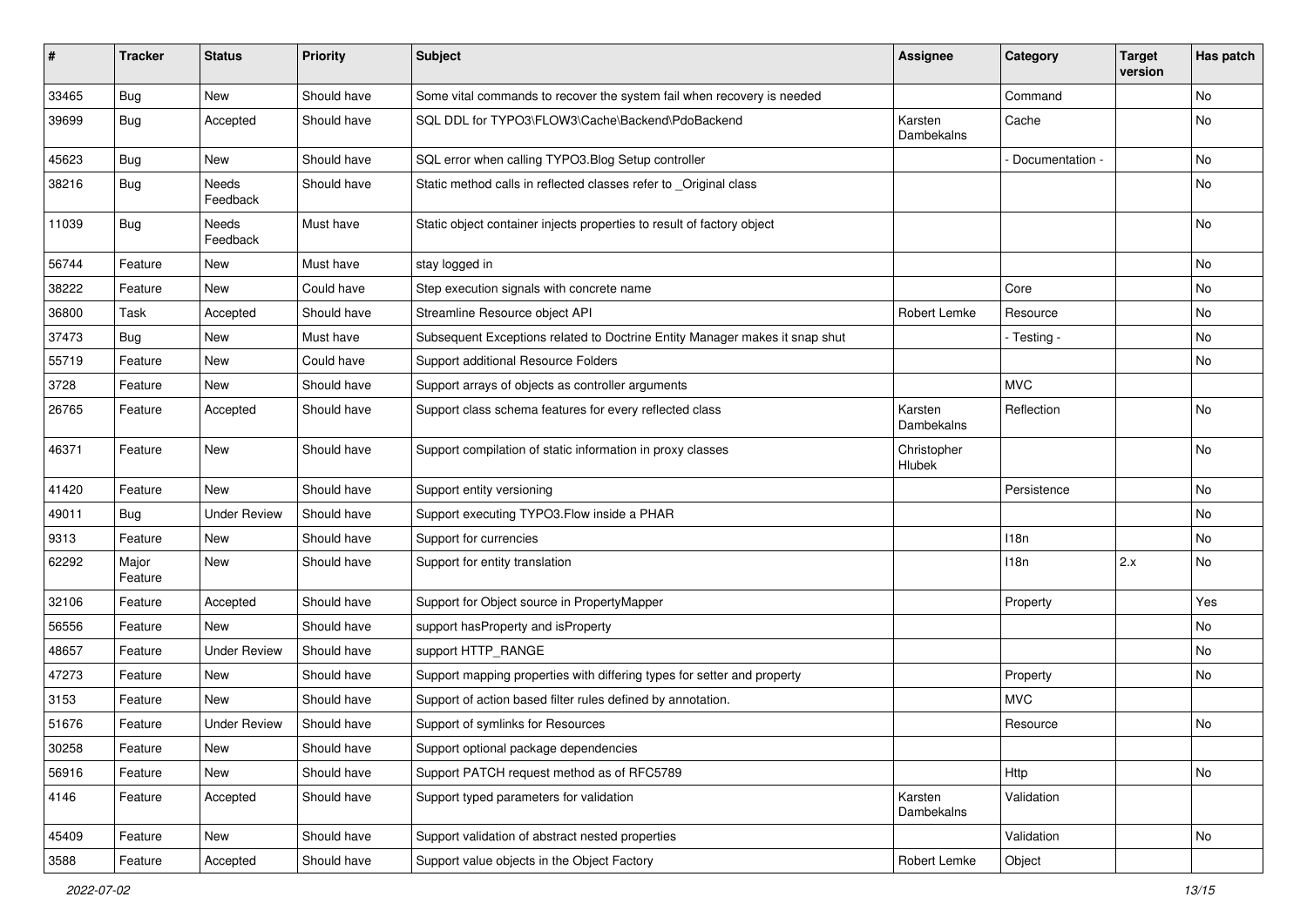| #     | <b>Tracker</b> | <b>Status</b>       | <b>Priority</b> | <b>Subject</b>                                                                                                                         | <b>Assignee</b>             | Category                         | <b>Target</b><br>version | Has patch |
|-------|----------------|---------------------|-----------------|----------------------------------------------------------------------------------------------------------------------------------------|-----------------------------|----------------------------------|--------------------------|-----------|
| 54744 | <b>Bug</b>     | <b>New</b>          | Should have     | System.log contains many NOTICE Flow The argument "workspace" declared in<br>pointcut does not exist in method TYPO3                   |                             | Log                              |                          | <b>No</b> |
| 46689 | Bug            | <b>New</b>          | Must have       | The new ClassLoader swallows Fatal Errors                                                                                              | Marc Neuhaus                |                                  |                          | <b>No</b> |
| 1856  | Feature        | <b>New</b>          | Should have     | The Package Manager checks dependencies between packages on each activation,<br>deactivation                                           | Christopher<br>Hlubek       | Package                          |                          |           |
| 52280 | Task           | <b>Under Review</b> | Should have     | Throw Exception if there is an array in PSR-0 autoload                                                                                 |                             |                                  |                          | Yes       |
| 45253 | Task           | Accepted            | Must have       | Throw exception in PointcutMethodNameFilter if given method's argument does not<br>match the actual method signature                   | Christian Müller            | Security                         |                          | <b>No</b> |
| 46050 | Feature        | <b>New</b>          | Could have      | To decouple log file writing at Logger->logException                                                                                   |                             | Log                              |                          | No        |
| 33018 | Feature        | <b>New</b>          | Should have     | Translator should support override of labels from other packages                                                                       |                             | 118n                             |                          | No        |
| 53350 | Bug            | Accepted            | Should have     | Trying to create a Link in an Template in CLI Context should provide a helpful<br>exception                                            | Bastian<br>Waidelich        | MVC - Routing                    |                          | No        |
| 54381 | Bug            | <b>New</b>          | -- undefined -- | TYPO3\Flow\Core\Booting\Exception\SubProcessException thrown in file Scripts.php                                                       |                             | Error Handler<br>Report -        |                          | <b>No</b> |
| 53851 | Bug            | <b>New</b>          | -- undefined -- | TYPO3\Flow\Core\Booting\Exception\SubProcessException thrown in file Scripts.php                                                       |                             | <b>Error Handler</b><br>Report - |                          | <b>No</b> |
| 59878 | <b>Bug</b>     | <b>New</b>          | Must have       | TYPO3\Flow\Core\Booting\Exception\SubProcessException thrown in file Scripts.php                                                       |                             | <b>Error Handler</b><br>Report - | 1.1.1                    | No        |
| 59140 | Bug            | New                 | -- undefined -- | TYPO3\Flow\Error\Exception thrown in file ErrorHandler.php                                                                             |                             | <b>Error Handler</b><br>Report - |                          | No        |
| 51704 | Bug            | <b>New</b>          | -- undefined -- | TYPO3\Flow\Error\Exception thrown in file ErrorHandler.php                                                                             |                             | <b>Error Handler</b><br>Report - |                          | <b>No</b> |
| 52005 | Bug            | New                 | Could have      | TYPO3\Flow\Error\Exception thrown in file ErrorHandler.php                                                                             |                             | <b>Error Handler</b><br>Report - |                          | <b>No</b> |
| 59747 | <b>Bug</b>     | New                 | Should have     | TYPO3\Flow\Error\Exception thrown in file ErrorHandler.php                                                                             |                             |                                  |                          | <b>No</b> |
| 59049 | Bug            | New                 | Should have     | TYPO3\Flow\Error\Exception thrown in file ErrorHandler.php                                                                             |                             | Error Handler<br>Report -        |                          | <b>No</b> |
| 44361 | Bug            | <b>New</b>          | Should have     | TYPO3\Flow\I18n\Formatter\DatetimeFormatter - caching DATETIME type                                                                    |                             | 118n                             | 2.0.1                    | <b>No</b> |
| 58852 | Bug            | New                 | Should have     | TYPO3\Flow\Security\Exception\AccessDeniedException should clarify which action<br>fails to execute                                    |                             | Security                         |                          | <b>No</b> |
| 49801 | Bug            | <b>New</b>          | -- undefined -- | TYPO3\Flow\Security\Exception\AccessDeniedException thrown in file<br>TYPO3 Flow Security Authorization AccessDecisionVoterManager.php |                             | Error Handler<br>Report -        |                          | No        |
| 45405 | <b>Bug</b>     | Accepted            | Should have     | Uncaught Exception in DynamicRoutePart                                                                                                 | <b>Bastian</b><br>Waidelich | MVC - Routing                    |                          | <b>No</b> |
| 3305  | Feature        | Accepted            | Must have       | Unmodified objects retrieved from a repository should not be validated in the<br>controller                                            | Robert Lemke                | <b>MVC</b>                       |                          | <b>No</b> |
| 39096 | Bug            | New                 | Should have     | Unnecessary compile invoked in non production context?                                                                                 |                             | Core                             | 2.0.1                    | No        |